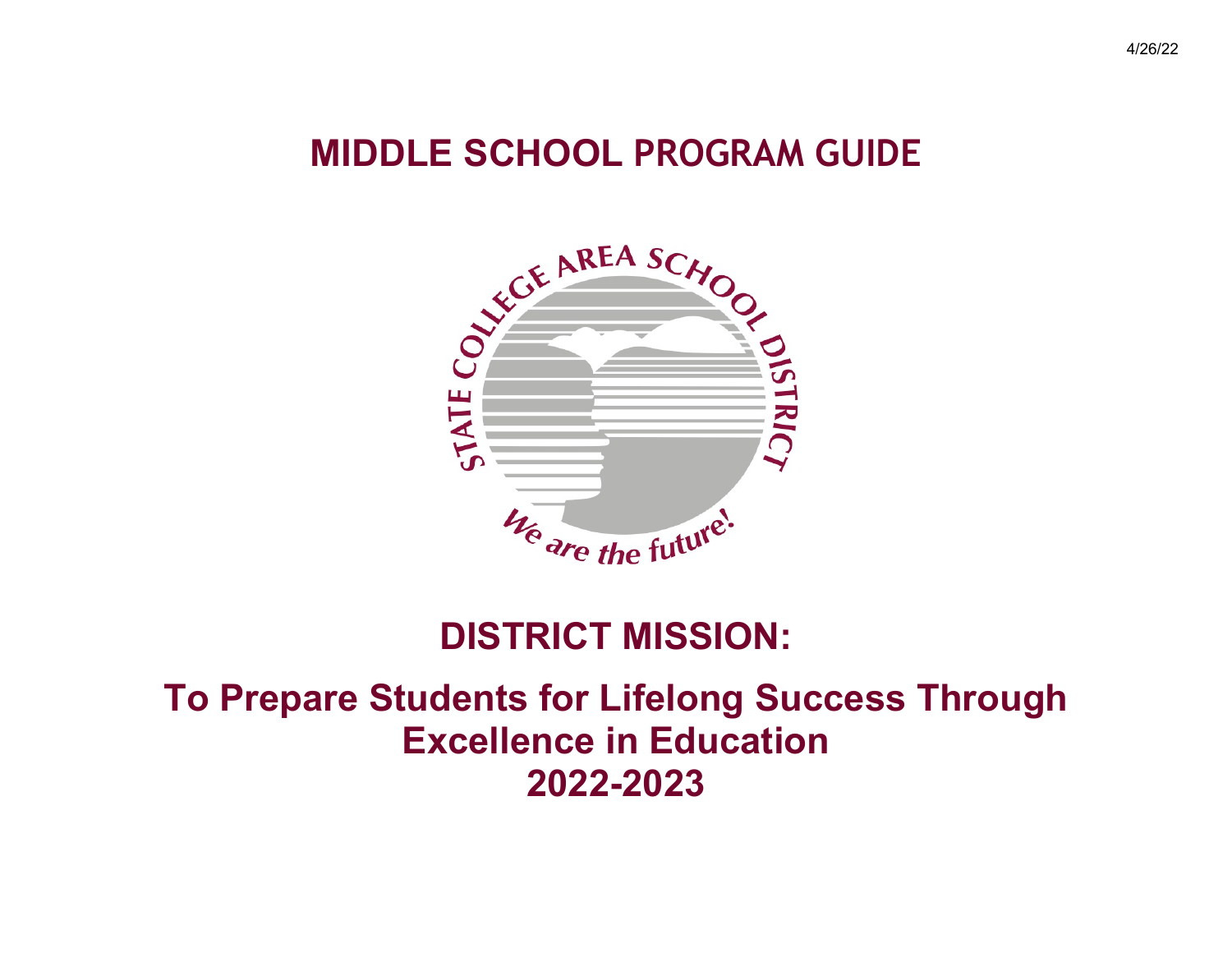| MOUNT NITTANY MIDDLE SCHOOL:                                                                                                                                              | <b>PARK FOREST MIDDLE SCHOOL:</b>                                                                                                                                                   |  |  |
|---------------------------------------------------------------------------------------------------------------------------------------------------------------------------|-------------------------------------------------------------------------------------------------------------------------------------------------------------------------------------|--|--|
| Brian Ishler, Principal<br>Mount. Nittany Middle School 814-272-4270<br>bhi12@scasd.org                                                                                   | Dr. Karen Wiser, Principal<br>Park Forest Middle School 814-272-8475<br>kxw13@scasd.org                                                                                             |  |  |
| Meredith Henderson, Assistant Principal<br>Mount Nittany Middle School 814-272-4050<br>adr25@scasd.org                                                                    | , Assistant Principal<br>Park Forest Middle School 814-237-5301<br>law22@scasd.org                                                                                                  |  |  |
| MOUNT NITTANY MIDDLE SCHOOL COUNSELORS:<br>Alison Turley (6th Grade) amt25@scasd.org<br>Doug Romig (7th Grade) dtr12@scasd.org<br>Linda Brown (8th Grade) Isb11@scasd.org | <b>PARK FOREST MIDDLE SCHOOL COUNSELORS:</b><br>Jaclyn Gum (6th Grade) jrf27@scasd.org<br>Suzanne Thompson (7th Grade) sxt23@scasd.org<br>Craig Herzing (8th Grade) cih21@scasd.org |  |  |
| Mount Nittany Middle School Counseling Office 814-272-5944                                                                                                                | Park Forest Middle School Counseling Office 814-237-5304                                                                                                                            |  |  |
| Jon Downs - Director of Education Alternatives and Delta<br>jmd16@scasd.org 814-231-1002<br>ahl12@scasd.org 814-235-6175<br>Andrea Larson - Counselor                     |                                                                                                                                                                                     |  |  |
|                                                                                                                                                                           |                                                                                                                                                                                     |  |  |

Christine Merritt - Director of Curriculum – Grades 6-12 814-231-1082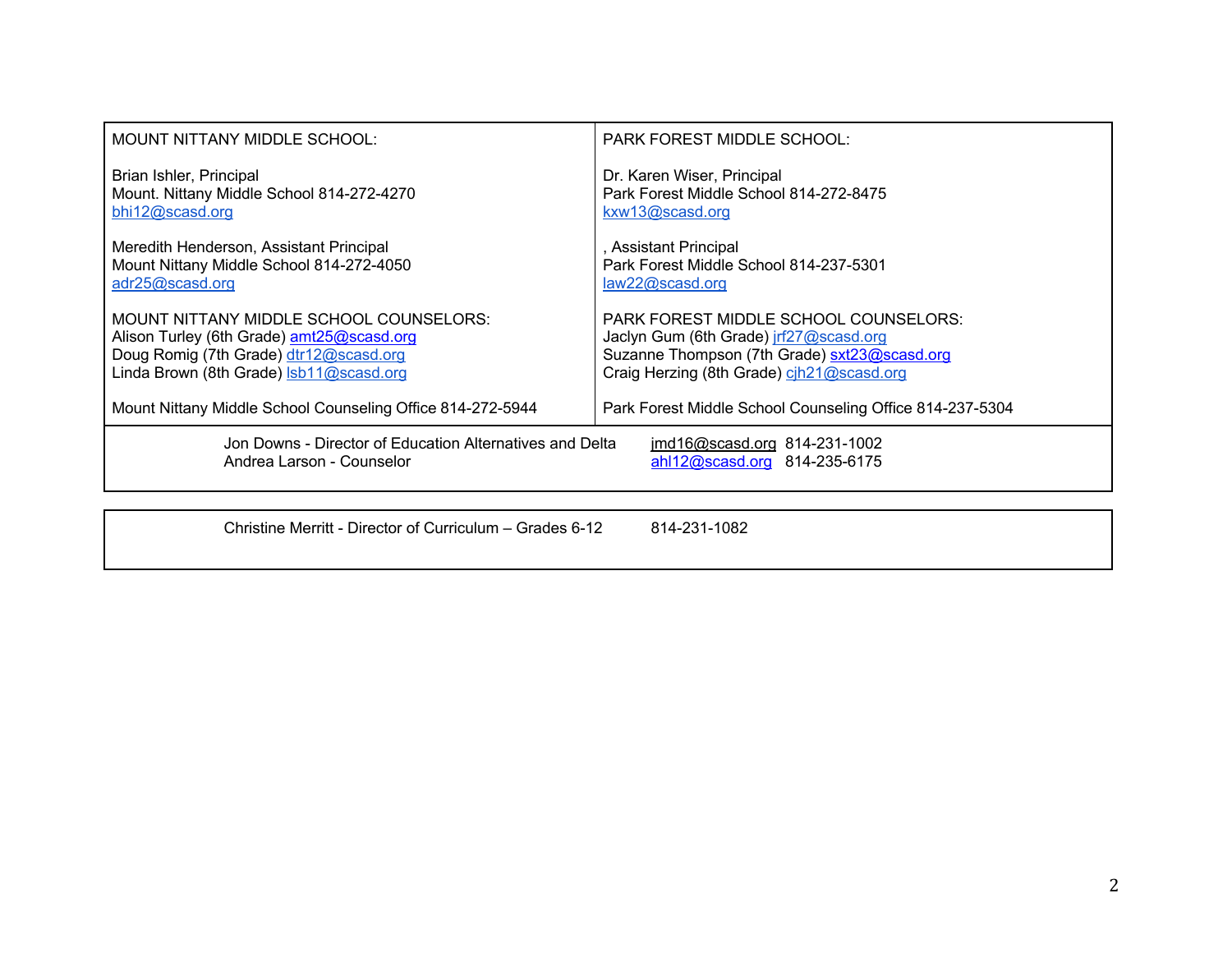### **REGISTRATION TIMELINE**

The registration procedure includes several steps to help students make careful choices. Students will have an opportunity to meet with counselors to receive information about the registration process and to complete the registration forms. These meetings will take place in the students' regularly scheduled classes.

#### **6th into 7th Grade:**

| April 27-May 20 | Teachers enter course recommendations for Math/English                                          |
|-----------------|-------------------------------------------------------------------------------------------------|
| April 26-May 20 | Email selection form document to students, family letter email about course recommendations and |
|                 | course selection                                                                                |
| May $20$        | Notification email about 7th grade course requests in StudentVUE                                |
| May 20-May 27   | Deadline for students to submit course requests for Music and World Language                    |

#### **7th into 8th Grade:**

April 27-May 20 Teachers enter course recommendations for Math/English/World Language April 27-May 20 Email selection form document to students, family letter email about course recommendations and course selection May 20 Notification email about 8th grade course requests in StudentVUE May 20-May 27 Deadline for students to submit course requests for Music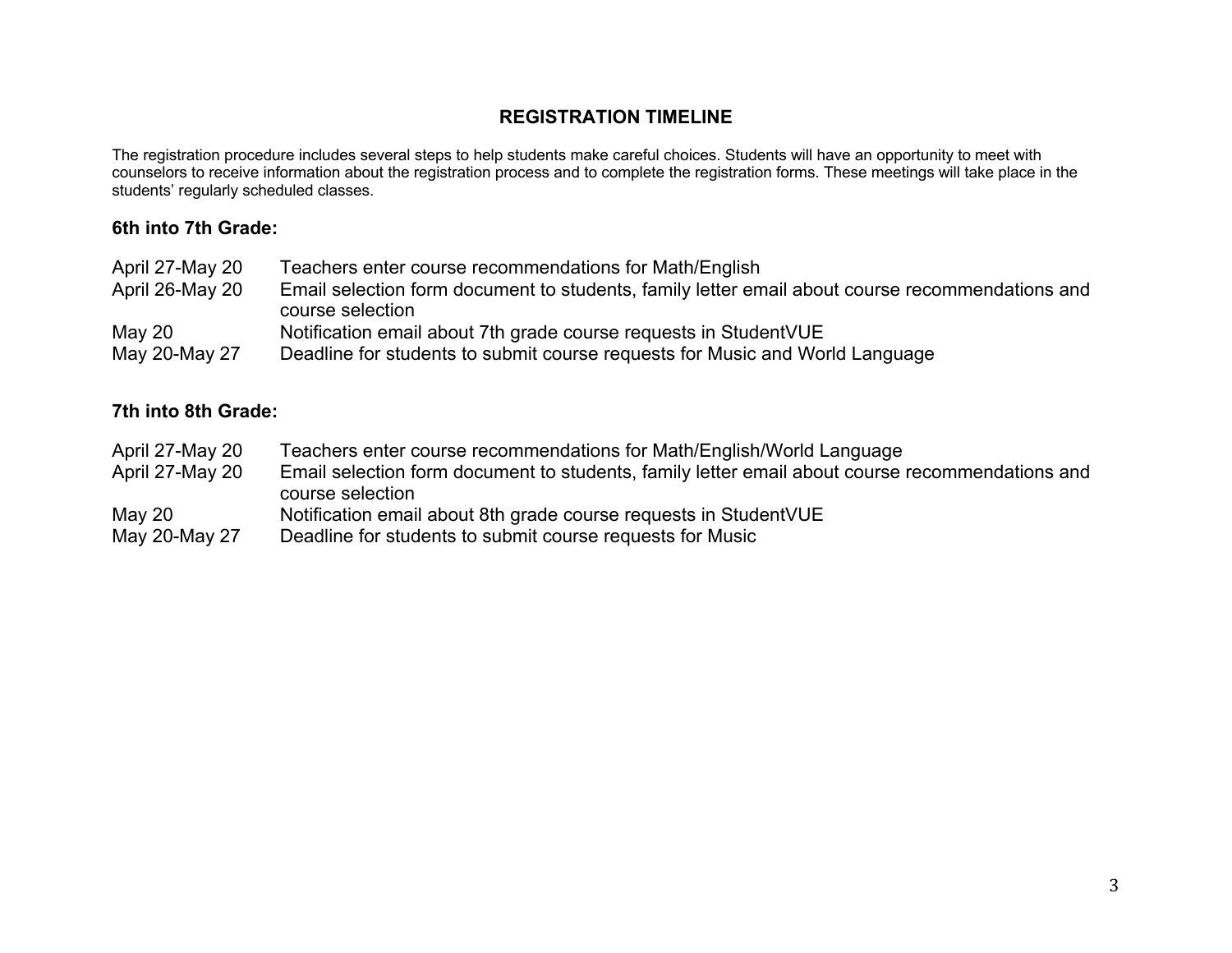## **Table of Contents**

#### **7th-Grade Courses**

#### Team Based: **Exploratory Courses:**

| 8th-Grade Courses           |  |
|-----------------------------|--|
| Team Based:                 |  |
|                             |  |
|                             |  |
|                             |  |
|                             |  |
|                             |  |
|                             |  |
|                             |  |
| <b>Exploratory Courses:</b> |  |
|                             |  |
|                             |  |
|                             |  |
|                             |  |
|                             |  |
|                             |  |

#### **Instructional Programs**

### **Extracurricular/AREA Activities**

#### Appendix A:

Special Education Services & Public Notice........... 31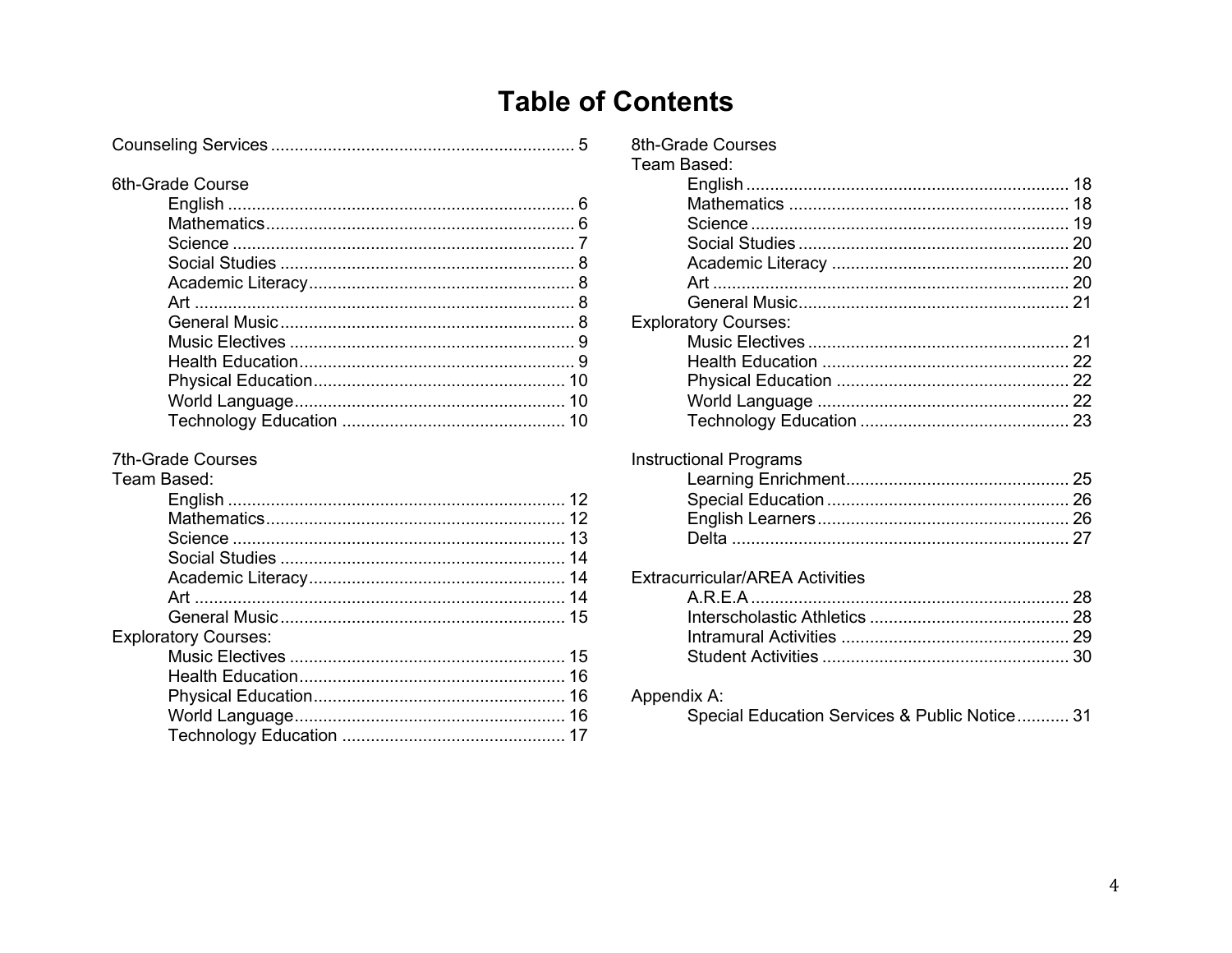# **Counseling Services**

The mission of the Counseling Department is to provide support services and curricular programs that contribute to the development of responsible, productive, and effective individuals who demonstrate lifelong learning skills, embrace cultural diversity, show respect for self and the rights of others, work cooperatively and practice good citizenship. As recommended by the Pennsylvania Department of Education and the Pennsylvania School Counselors Association, our counseling programs focuses on the personal, social, academic, and career development of all students.

The services and programs that our Counseling Department offers include:

- Educational Support and Planning
- Career Education and Development Initiatives
- Restorative Conferencing with peers, Anti-Bullying and Social Skill Programs  $\Diamond$  Group Counseling
- Individual Counseling
- Coordination with and Referrals to Community Agencies  $\Diamond$  Parent/Guardian Consultation
- Staff Consultation
- New Student Orientation, Testing, and Scheduling
- Utilizing Restorative Practices in building community and repairing harm  $\Diamond$  Community Outreach and Service
- Maintenance of Student Records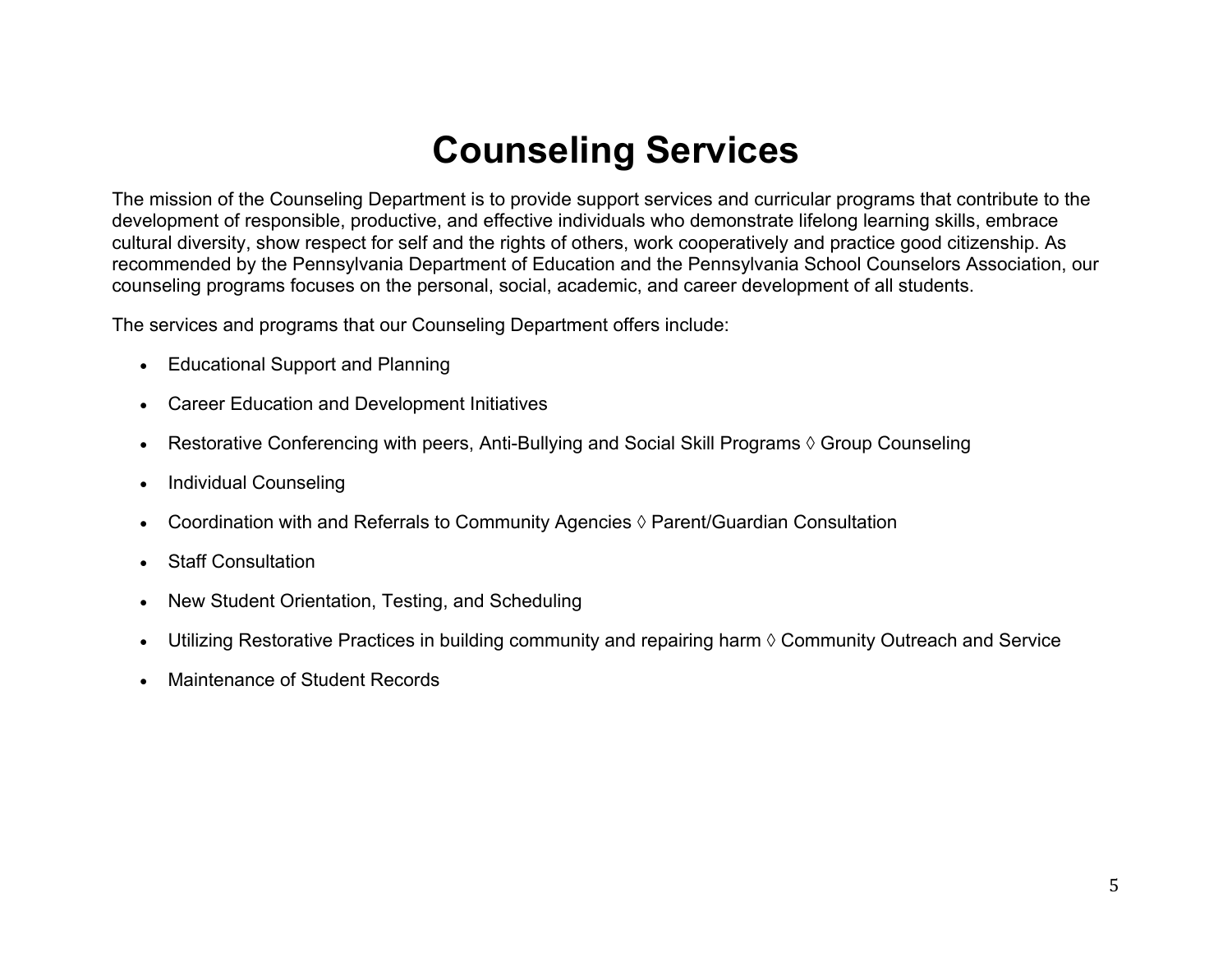## **6th Grade Courses**

### **English**

Students entering sixth-grade experience an increase in the complexity of reading and writing instruction. Sixth-grade students transition into reading and responding to a variety of more complex literature. Students read novels of their own choosing from a variety of genres, engage in mini-lessons, interact with a multitude of texts, and collaborate with peers. Teacher and student-led discussions using book clubs, read alouds, and shared texts help create a community of life-long readers. Writing instruction focuses on building and extending skills in informational, narrative, and argumentative styles as students continue to navigate the writing process. Students use the writing process to plan, draft, revise, edit, share, and publish their work. A focus on mechanics and conventions helps students in the proofreading and editing process. By engaging in a range of collaborative discussions with peers, students will strive to improve their thinking, speaking, and listening skills.

### **Mathematics 6**

This curriculum is committed to making connections across instructional units of study and to application of mathematics in the real world. The topics of study include the following:

- Factors and Multiples and the Distributive Property
- Ratios, Rational Numbers, and Equivalence
- Understanding Fraction Operations
- Geometric Measurement
- Computing with Decimals and Percents
- Pre-Algebra
- Statistics and Data Analysis

Emphasis is placed on students discussing the problems in class, talking through their solutions and learning how to communicate their solutions. Students learn to communicate by using different representations such as graphs, tables, formulas or written explanations. Students are appropriately challenged to connect ideas and make formal and informal generalizations as they apply to their current needs. The instructional materials are structured into units of study that take 4 to 8 weeks each. Each unit is focused around problem situations that help students learn an important set of related mathematical ideas and to become skillful at using these ideas to solve problems. The curriculum is structured to help students learn to communicate their strategies and reasoning so that mathematical understandings are more thoroughly developed. The kinds of problems that the students will work on in class, as well as for homework, are challenging and interesting. Our main goal is to help all of our students to be successful in their study of mathematics as they proceed through progressively challenging courses.

#### **Recommendations for mathematics courses are made by the student's current math teacher based on present level of success and assessment data.**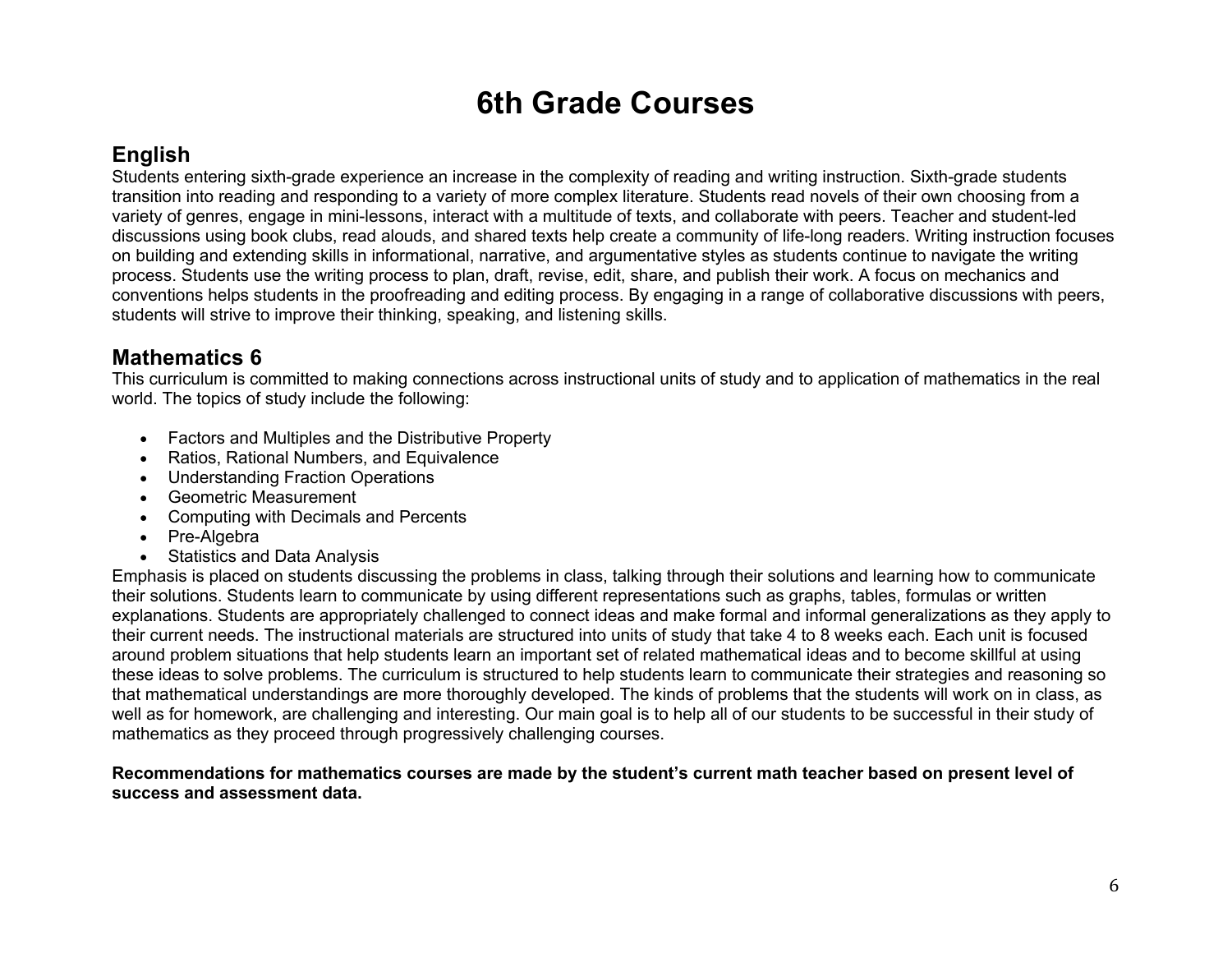### **Mathematics 6A**

**Advanced Math 6:** The general goal of this course is to develop mathematical skills and to apply these skills to solve problems in contexts that are interesting to the students. The topics of study include a more in-depth look at:

- Factors and Multiples and the Distributive Property
- Ratios, Rational Numbers, and Equivalence
- Understanding Fraction Operations
- Geometric Measurement
- Computing with Decimals and Percents
- Pre-Algebra
- Statistics and Data Analysis
- Statistics and Probability

Emphasis is placed on students discussing the problems in class, talking through their solutions and learning how to communicate their solutions. Students learn to communicate by using different representations such as graphs, tables, formulas or written explanations. Students are appropriately challenged to connect ideas and make formal and informal generalizations as they apply to their current needs. The instructional materials are structured into units of study that take 4 to 8 weeks each. Each unit is focused around problem situations that help students learn an important set of related mathematical ideas and to become skillful at using these ideas to solve problems. The curriculum is structured to help students learn to communicate their strategies and reasoning so that mathematical understandings are more thoroughly developed. The kinds of problems that the students will work on in class, as well as for homework, are challenging and interesting. Our main goal is to help all of our students to be successful in their study of mathematics as they proceed through progressively challenging courses.

#### **Recommendations for mathematics courses are made by the student's current math teacher based on present level of success and assessment data.**

### **Science**

This course of study is designed for students at any ability level. Using the Next Generation Science Standards (NGSS), students will develop an understanding of "What Constitutes Life" and "Their Place in the Solar System" while incorporating physical science concepts of matter and forces. To help students better understand the science concepts embedded in these units, the appropriate NGSS Science Practices and Crosscutting Concepts will be applied. Emphasis is given to the development of quantitative skills necessary for scientific measurement and establishing evidence based explanations and conceptual models. Throughout the course students will develop good reading skills, motivation, perseverance and the ability to share thinking both verbally and in written form. The course includes hands-on/minds-on and STEM related activities, as well as laboratory experiences correlated with large and small group work.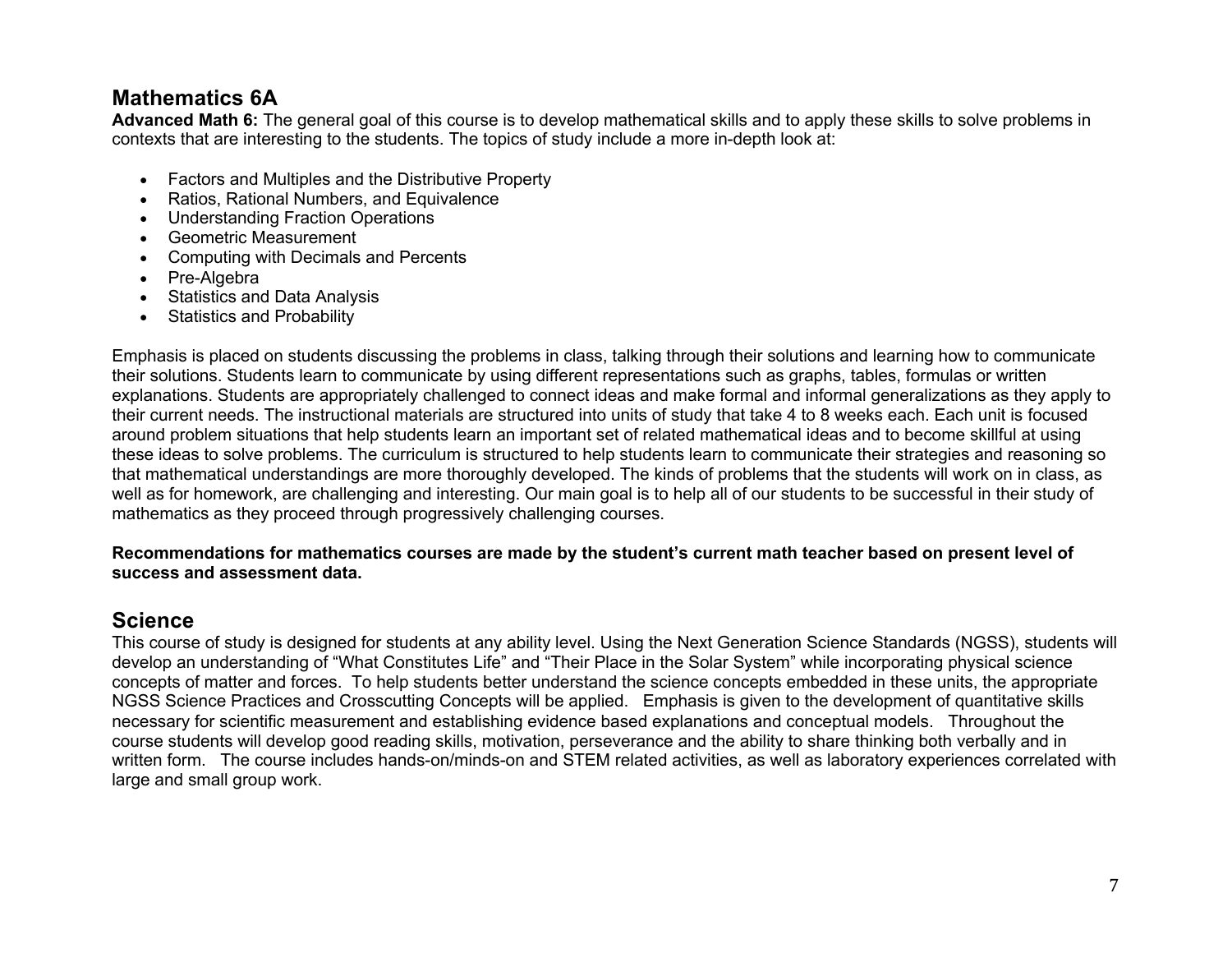### **Social Studies**

**Ancient Civilizations**: This year long course provides an overview of Ancient Civilizations. Active reading skills, study strategies and research skills will be taught and practiced as students investigate these units:

- **Unit 1:** P.IE.C.E.S (Politics, Interactions with the Environment, Culture, Economics, Social Organizations) History, and 5 Themes of Geography
- **Unit 2:** Hunter/Gatherer
- **Unit 3:** River Valley Civilizations: Mesopotamia/Egypt
- **Unit 4:** China
- **Unit 5:** Greece/Rome

### **Academic Literacy**

This course supports the transition to middle school by helping students understand and navigate the increased literacy demands of reading and writing to learn across all subject areas. With an emphasis on nonfiction informational text, data, and informational writing, students will strengthen their ability to comprehend, summarize, analyze, interpret, and make connections within and across texts. Students will enrich their vocabulary and literacy skills through choice reading, shared reading experiences, and research opportunities. This is an interactive class that encourages critical thinking based on reading, writing, and discussion that is a foundation for the skills that will continue to be developed in 7th and 8th grade.

### **Art**

The sixth grade art course further develops the sense of artist inquiry that we find in all aspects of our lives. It meets every other day of the six day cycle **for half of the year**. In this course, students will study historical and cultural influences of the visual arts as they create art projects that reflect their own sense of artistic expression and communication. They will produce artwork in a variety of media, including clay, fiber arts and printmaking. Fundamental drawing skills will be introduced as students are involved in drawing and painting. Style, movements, artists and significant events in art are introduced as they relate to what is being studied. Computers and emerging technologies, videos, reproductions, art works and demonstrations provide vital enrichment for many of the art areas. When possible, student projects are integrated with team activities or multidisciplinary units. Students learn to look critically at works of art and are taught how to use appropriate vocabulary during discussions and critiques.

### **General Music**

Sixth grade general music is a team course for all sixth grade students for one semester, every other day for a full block. Students will learn about themselves as music makers (how to sing, move, play on instruments, listen, create, make connections) and how to reflect and respond to the musical world around them. Students will explore and develop an understanding of music from various time periods and cultures and explore music as a language and interpret intents and meanings. Students will learn about how music is organized and will learn how to read and use music notation/symbols. Emphases in sixth grade are: instruments performance (percussion & chordal strings), cultural music including Medieval and Renaissance Periods, musical instruments, and singing.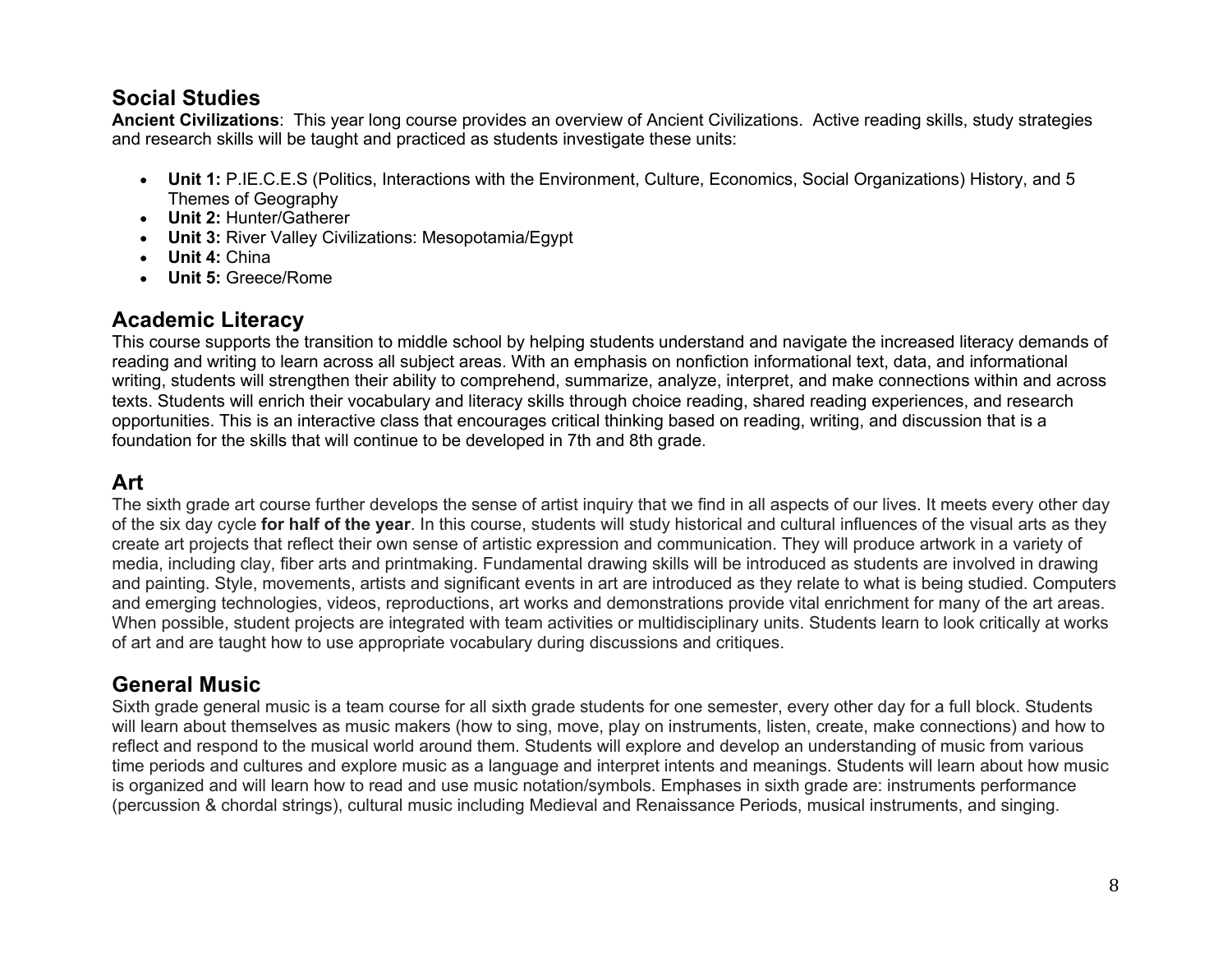### **6th Grade Music Electives**

**6th Grade Band:** Sixth Grade Band is a year-long course and is intended for students who have previous instrumental music experience and are interested in continuing development of their musical skills. Sufficient instruction and experience on a band Instrument and the ability to play band materials at the 6th grade level are a prerequisite. Beginners are accepted at the discretion of the director. In this course, students will learn musical skills and concepts through a variety of band literature. Musicians will develop their note

reading, rhythmic skills, and musical vocabulary while focusing on tone production and instrumental technique. Students will work to develop performance skills including playing in tune, performing with expression, and responding to the conductor and to their fellow musicians. Assessments will include both formative and summative skill assessments. The 6th grade band rehearses twice per sixday cycle. Band members are also required to attend one small-group lesson per six-day

cycle on a rotating schedule. Concert participation is one of the requirements of this course. Other performance opportunities may be available.

**6th Grade Choir:** Sixth Grade Choir is a year-long course and is intended for all students who enjoy singing and want to develop personal and group singing skills. Students are required to attend two rehearsals per six-day cycle. Rehearsals include training in singing, reading music, and performing a wide variety of music. Participation in two concerts is one of the requirements of this course. Skill development includes singing in major and minor, using solfeggio, in-tune singing in unison and two-part singing, developing three-part singing, unified vowel production, articulation of consonant sounds, following a choral music score, following a director's musical cues, standing and moving carefully on risers, differentiating between head and chest voice, and staggered breathing. Repertoire at this level includes unison, two-part, canon, world language, folk, accompanied, and acapella singing. Selected and interested singers will be eligible to participate in any other co-curricular vocal ensembles.

**6th Grade String Orchestra:** Sixth Grade String Orchestra is a year-long course and is intended for students interested in improving their skills on a string instrument. In rehearsals, students work on concepts of orchestral ensemble performance while preparing for their concerts. In addition, all string players are required to attend one small group lesson and two rehearsals each six-day cycle. Lessons help each student develop proper technique and musicianship. Selected students will be eligible to participate in the Keystone String Orchestra.

**NOTE:** Sixth Grade Choir, Band, and Orchestra will each have two rehearsals. Students are required to attend the scheduled rehearsals, one during the regular schedule and one during AREA. Students are allowed to be members of 1, 2 or ALL 3 music ensembles.

### **Health Education**

This course meets one day per 6 day cycle for the entire school year. This course content provides students with an introduction to the knowledge and skills surrounding a variety of health topics. Students will explore the ways physical, mental/emotional, and social aspects of health impact one another. There will be a focus on avoiding harmful substances and effects on mental/emotional health. Additional topics include: Body systems, puberty, digital footprint, the effect of screen time on overall health, nutrition, communication and building healthy friendships.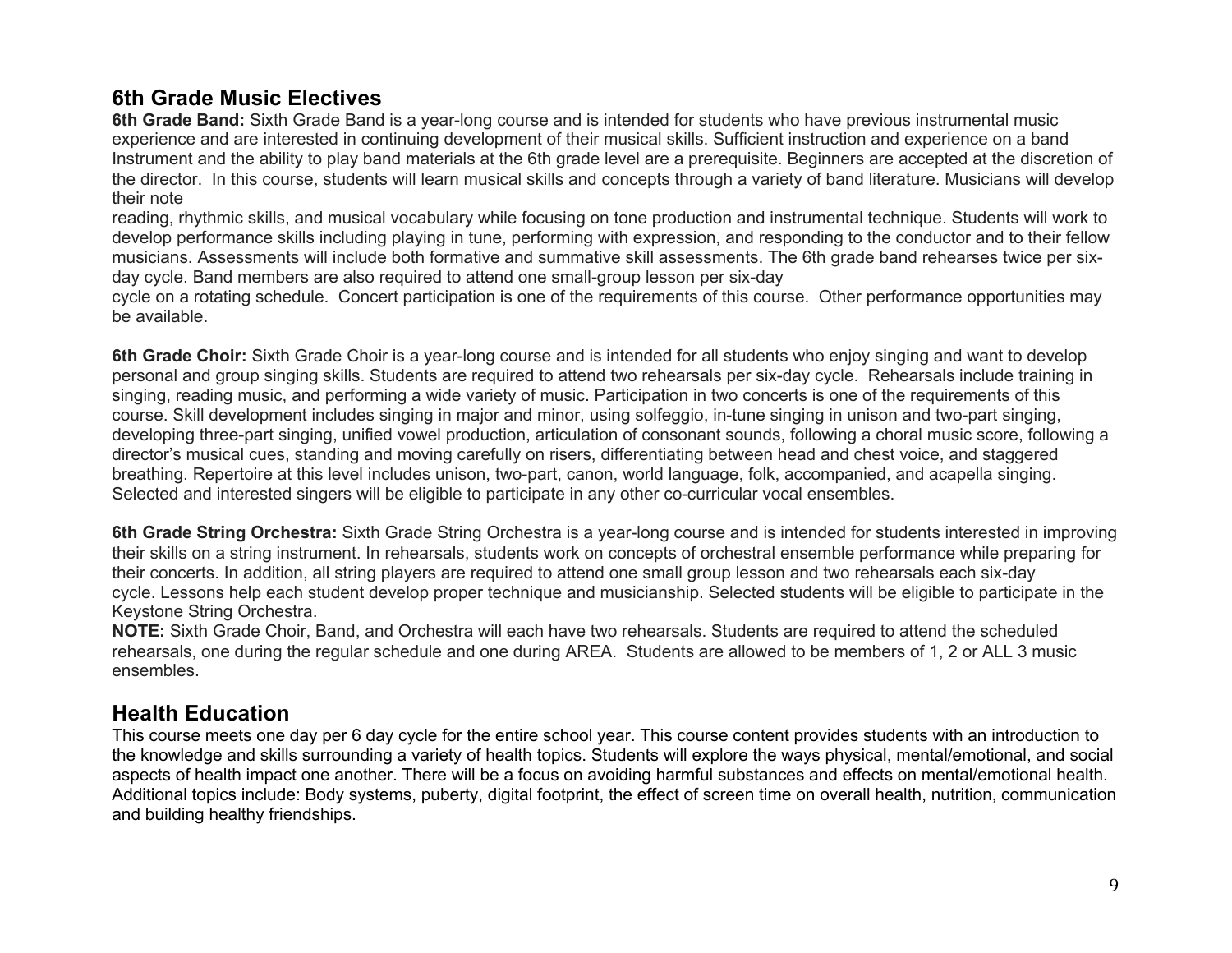### **Physical Education**

This course meets twice per 6 day cycle for the entire school year. Students are required to actively participate in every class and to change into appropriate physical education clothes. Physical education units include: cooperative games, base games, invasion Games, net/wall games, individual sports, fitness, and rhythmic movement. Health units include: drug and alcohol education, and growth and development. The following is a list of some of the sports and activities which students may participate in during PE units: volleyball, basketball, track and field, biking, lacrosse, ultimate frisbee, soccer and fitness stations. Students are assessed primarily on participation, effort and attitude; written assessments, skill development, and projects may also be included in their grade.

#### **World Language**

The middle school World Languages program emphasizes communicative competence supported by success-oriented activities and an open mind and positive attitude toward world language learning. Students will make a language selection prior to sixth grade and will continue to study this language throughout middle school. Classes meet every other day for grades 6-7-8 which allows students to eventually complete the language at its highest level at the high school if they choose and allows them to enroll in other electives in middle school.

#### **Exploring Language 1A**

Students will make a language selection prior to sixth grade and will continue to study this language throughout middle school. Sixth grade World Languages classes meet three days in the six-day cycle. During this experience, students will be introduced to the language and begin to explore the language and culture(s) of the target language while learning to use the language in meaningful, real-world contexts. At the end of this course students will move on to the next level of their chosen language.

### **6th Grade Technology Education**

### **Engineering Design and Development (Grade 6)**

This exploratory technology and engineering course (12 weeks) is designed for 6th grade students to utilize and develop 21st century STEM skills to solve problems through project based learning. The 6th grade Engineering area of technology education uses a systems approach for student directed learning and instruction. Units of study include: Innovation, Research & Design, Problem Based Learning, Energy & Power, Transportation Technology, Robotic System Control, Coding, Structural Engineering, and CNC Technology. All of these areas of technology make use of a hands-on and minds-on approach to student centered learning.

### **Communication and Design (Grade 6)**

The 6th grade Communication and Design course (6 weeks) will allow all 6th grade students to explore the design process through the use of professional graphics, 3D modeling CAD programs and coding to communicate their solutions to assigned projects, problems, and original work to their peers and members of the teaching staff. All Middle School Technology Education labs and areas incorporate STEM (Science, Technology, Engineering, and Mathematics) curriculum as part of all activities.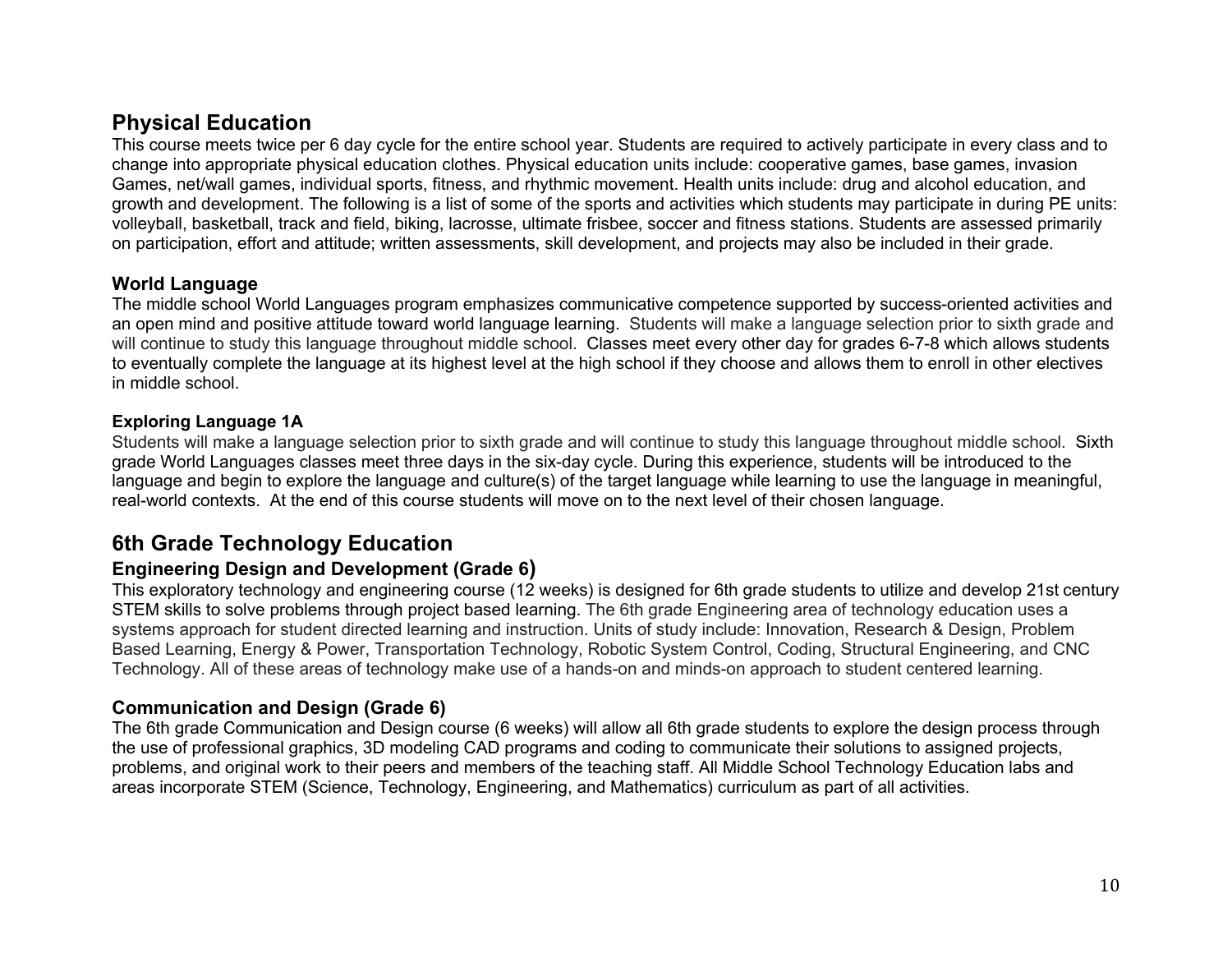### **Fabrication Technology (Grade 6)**

Fabrication Technology 6 is a 6 week exploratory course focusing on manufacturing and fabrication technologies. Students will learn and apply skills utilizing the proper safety rules, procedures, and processes of tools and machines, measurement, design and layout, and material processing (wood focused products). Students will gain hands-on and minds-on experience with the engineering design process and contemporary woodworking technologies. At the conclusion of this course, students will take home a project that they designed and developed while learning safe laboratory procedures, design concepts, and material science. All Middle School Technology Education labs and areas incorporate STEM (Science, Technology, Engineering, and Mathematics) curriculum as part of all activities.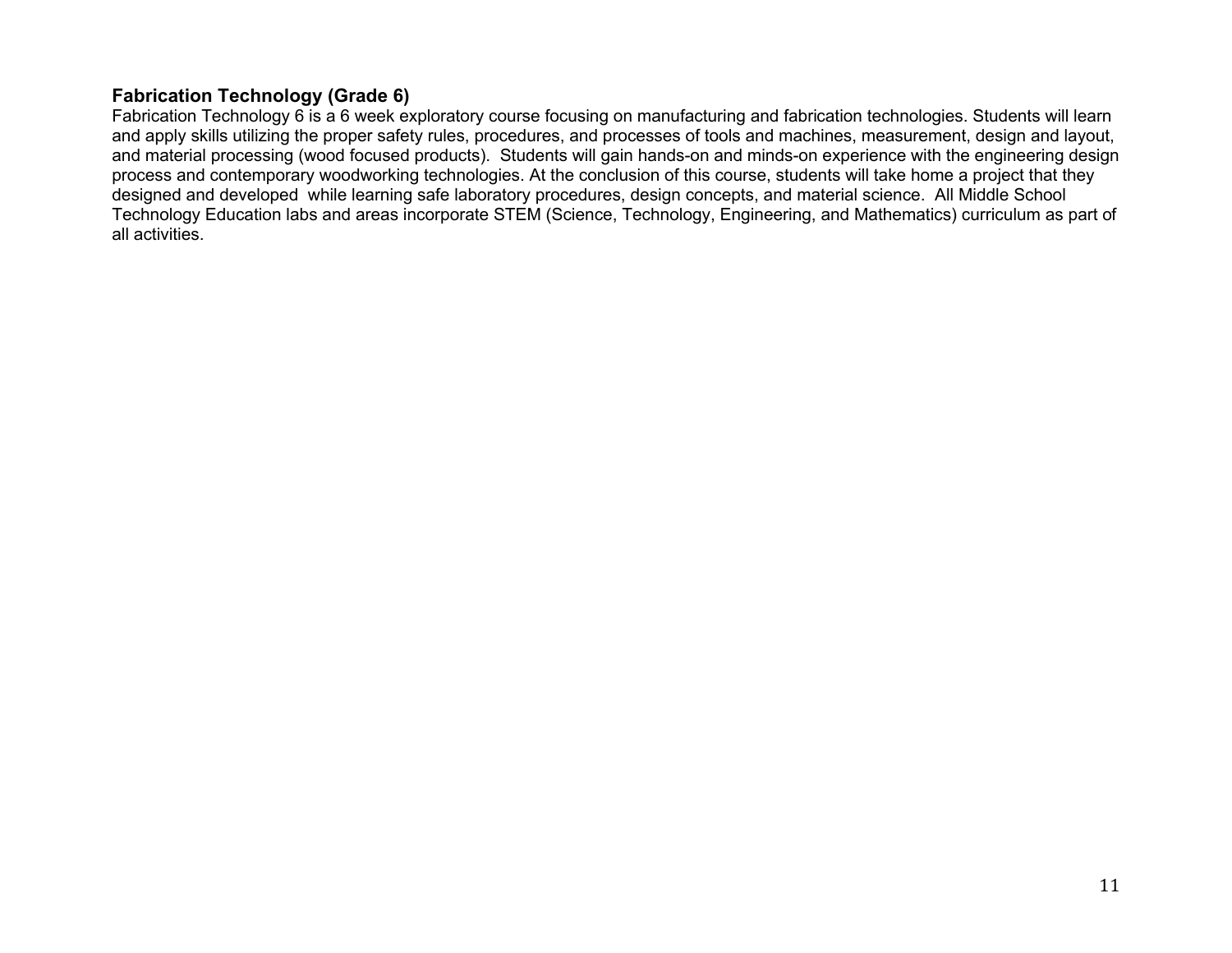## **7th Grade Team Based Courses**

### **English**

The 7th grade English program continues to develop students' language arts abilities through a wide range of multilevel activities. Seventh grade English continues to develop students' ability to grow and sharpen their expertise as readers, writers, and speakers. Using a standards-based approach, students continue to participate in writing workshops and utilize the strategies observed in mentor texts. Unique to the seventh grade English experience:

- Reading experiences focus on comprehension, analysis, and evaluation. Students read short stories, novels, myths, legends, poetry, and articles related to a variety of relevant themes.
- Writing exploration focuses on informative, narrative, argumentative, and reflective writing. Self-assessment inspires revision and skill development, guiding students to find their unique voice and style.
- Research skills focus on evaluating credibility of sources, finding relevant evidence, and properly citing evidence.
- Speaking and listening skills focus on collaborative discussions and informal and formal public speaking.

Throughout the year, students make choices based on their expanding knowledge and understanding, learning from each other and from their experiences with language and literature.

### **Mathematics**

This curriculum is committed to making connections across instructional units of study and to application of mathematics in the real world. Problems are set in context and time is provided to reflect and reason on connections. Emphasis is placed on students discussing the problems in class, talking through their solutions and learning how to communicate their solutions. Students learn to communicate by using different representations such as graphs, tables, formulas or written explanations. Students are appropriately challenged to connect ideas and make formal and informal generalizations as they apply to their current needs. The instructional materials are structured into units of study that take 4 to 8 weeks each. Each unit is focused around problem situations that help students learn an important set of related mathematical ideas and to become skillful at using these ideas to solve problems. The curriculum is structured to help students learn to communicate their strategies and reasoning so that mathematical understandings are more thoroughly developed. The kinds of problems that the students will work on in class, as well as for homework, are challenging and interesting. Our main goal is to help all of our students to be successful in their study of mathematics as they proceed through progressively challenging courses.

#### **Recommendations for mathematics courses are made by the student's current math teacher based on present level of success and assessment data.**

#### **Introduction to Algebra and Geometry 7:**

This course will extend the number system to include negative numbers, develop algorithms to add, subtract, multiply, and divide integers and rational numbers. The course will explore polygons and angle properties, formulas for area, circumference, volume and surface area of two- and three-dimensional shapes will be used to solve problems. Students will also explore similarity between figures. Different strategies will be developed for comparing quantities, including ratios, fractions, percents, and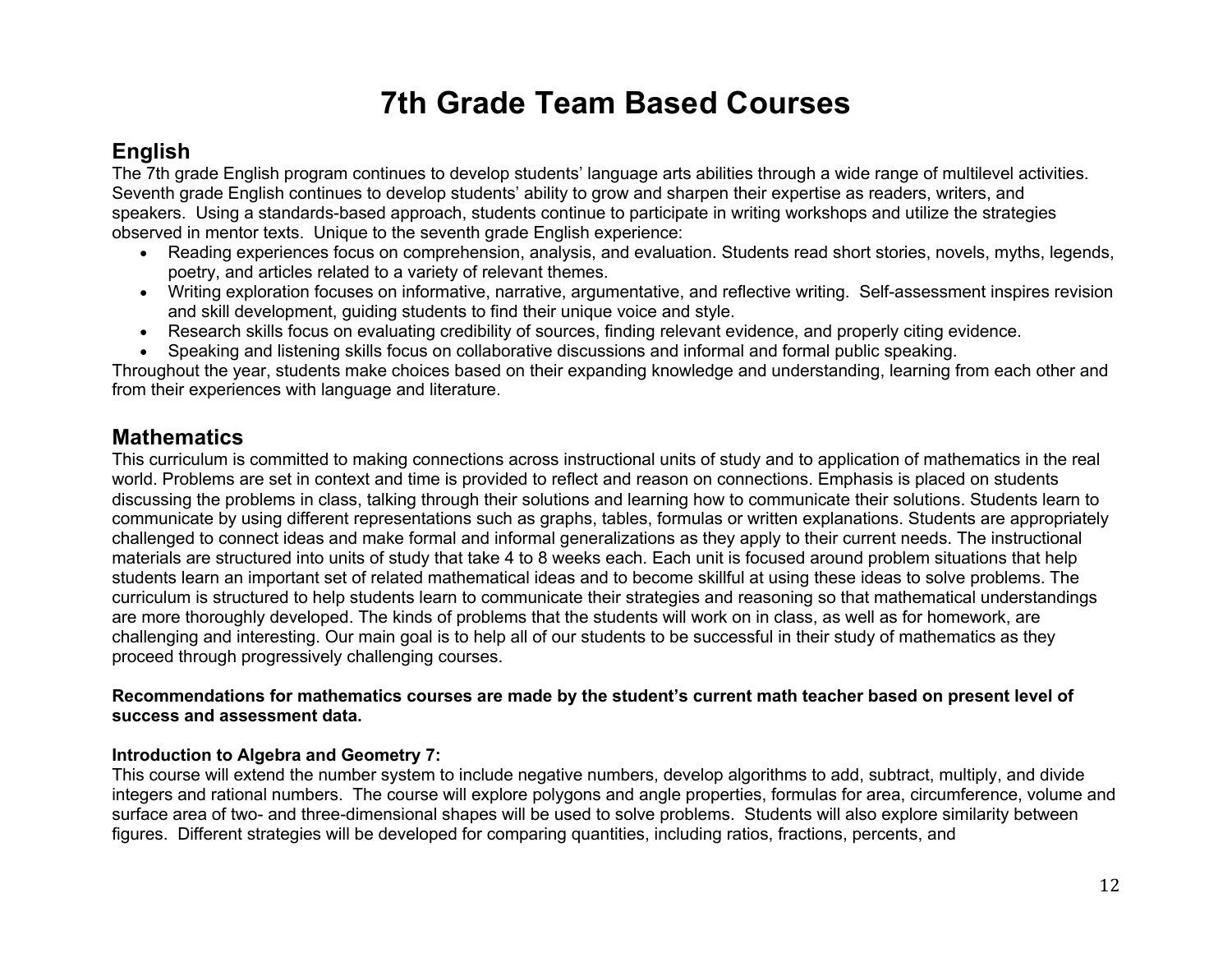proportions. Proportional reasoning strategies will be used to solve real-world consumer math application problems. Linear relationships will be explored with graphs, tables, and equations to solve real world problems, and connect rates and ratios. The Statistics and Data Analysis unit in 6th grade will be extended to make sense of population samples. This course includes analyzing and making predictions using experimental and theoretical probabilities of events.

#### **Advanced Math 7:**

This course places a deep emphasis on abstract thinking and problem solving and moves at a fast academic pace. The course will extend the number system to include negative numbers, develop algorithms to add, subtract, multiply, and divide integers and rational numbers. The course will explore polygons and angle properties. Also, formulas for area, circumference, volume and surface area of two- and three-dimensional shapes will be used to solve problems. Students will explore similarity between figures. Different strategies will be developed for comparing quantities, including ratios, fractions, percents, and proportions. Proportional reasoning strategies will be used to solve real-world consumer math application problems. Linear relationships will be explored with graphs, tables, and equations to solve real world problems, and connect rates and ratios. The course will conclude with an exploration of symmetry and transformations.

| <b>Typical Grade</b>                                        | Advanced                                            |  | College-Prep                                           |                         |                      |
|-------------------------------------------------------------|-----------------------------------------------------|--|--------------------------------------------------------|-------------------------|----------------------|
|                                                             | Advanced Math 7                                     |  | Intro to Algebra and Geometry 7                        |                         |                      |
| 8                                                           | Advanced Algebra 1                                  |  | Algebra and Geometry 8                                 |                         |                      |
| 9                                                           | <b>Advanced Geometry</b>                            |  | College-Prep Algebra 1 or College-Prep Algebra 1A & 1B |                         |                      |
| 10                                                          | Advanced Algebra 2                                  |  | College-Prep Geometry or Geometry                      |                         |                      |
| 11                                                          | Advanced Honors Precalculus or Advanced Precalculus |  | College-Prep Algebra 2 or Algebra 2                    |                         |                      |
| $12 \overline{ }$                                           | AP Calculus BC or AP Calculus AB                    |  | Precalculus or Functions and Trigonometry              |                         |                      |
| Electives available to students who meet the prerequisites: |                                                     |  |                                                        |                         |                      |
| <b>AP Computer Science</b>                                  | <b>Statistics</b><br><b>Introductory Calculus</b>   |  |                                                        | Advanced Topics in Math | <b>AP Statistics</b> |

### **Science**

This course of study is designed for students at any ability level. Using the Next Generation Science Standards (NGSS), students will develop an understanding of energy, the particulate nature of matter, weather, plate tectonics, and their effects on the environment.

To help students better understand the science concepts embedded in these units, the appropriate NGSS Science Practices and Crosscutting Concepts will be applied. Emphasis is given to the development of quantitative skills necessary for scientific measurement and establishing evidence based explanations and conceptual models. Throughout the course students will develop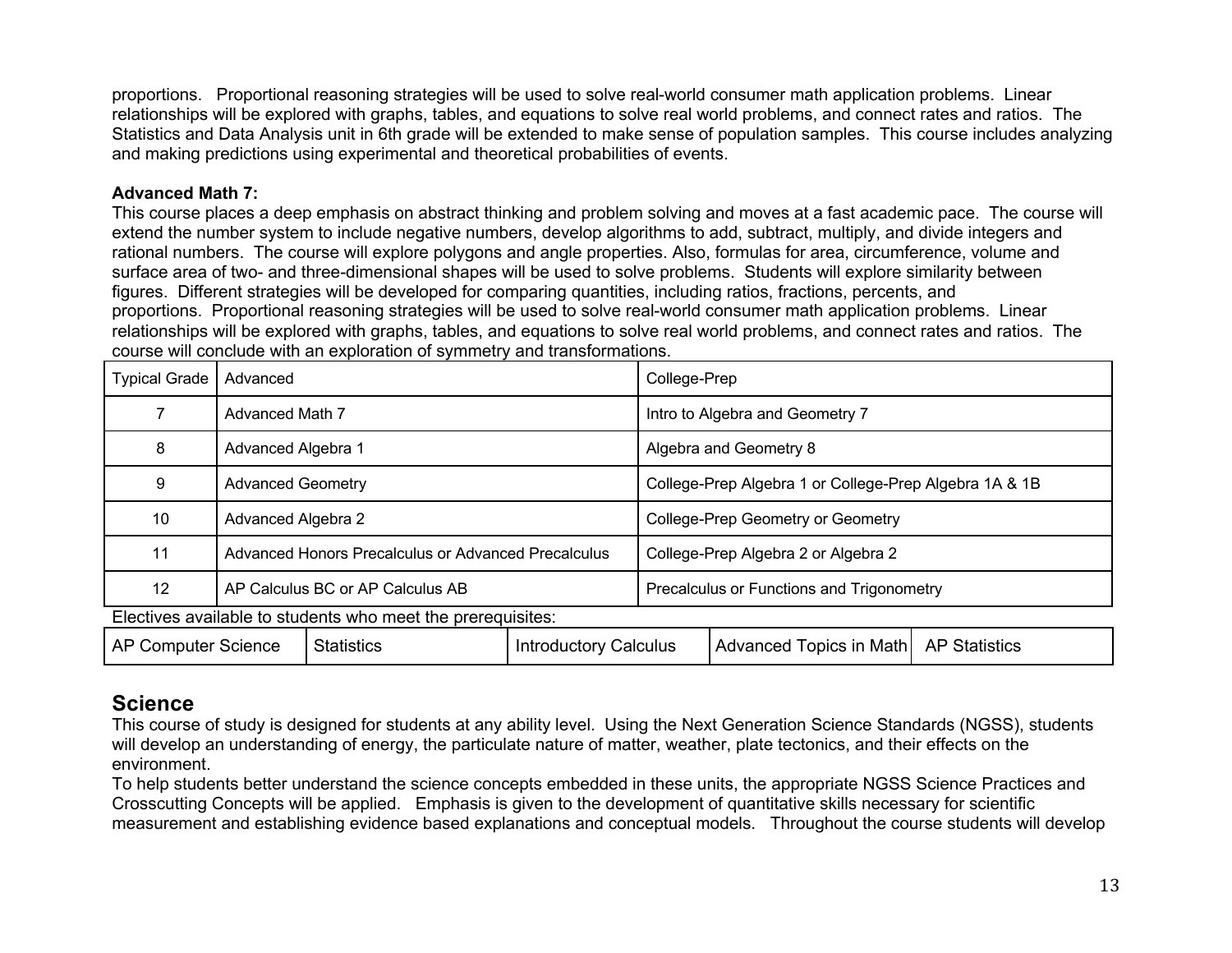good reading skills, motivation, perseverance and the ability to share thinking both verbally and in written form. The course includes hands-on/minds-on and STEM related activities, as well as laboratory experiences correlated with large and small group work.

### **Social Studies**

**United States History**: This year long course provides an overview of United States history. The course begins with a study of the early days of the American Republic and follows the development of the United States through the Civil War and Reconstruction. Particular emphasis is placed on the people, events and ideas that shaped the early years of America's history. Students will reflect on the significance of historical events and how such events influence the present. The study of primary resources, particularly those documents that helped to establish American ideals and institutions, is an important part of this course. Active reading skills, study strategies and research skills will be taught and practiced as students investigate themes in American history.

### **Academic Literacy: Acquisition and Development of Literacy Skills**

Academic and technical literacy is necessary for success in today's highly educated, global society. Throughout this course, students will be taught reading, writing, and critical thinking strategies to better develop the habits and skills required for becoming confident and independent readers. Students will be able to apply academic literacy skills to any level of curriculum in any content area. Students will also be able to identify their own areas of interest and learn how to access a variety of materials to read for pleasure. During the Academic Literacy course students will discover who they are as readers through personal literacy development and genre study, and understand the relationship between literacy, power, and access. Students will learn to use metacognitive strategies so they can access text in a more meaningful way while making insightful connections that improve their comprehension. As they develop a toolbox of effective reading strategies to assist comprehension, students will improve their critical reading and thinking skills. These strategies will help them become more adept with analyzing text and applying their textdependent analysis skills.

### **Art**

Seventh grade art is a semester course which meets every other day of the six day cycle for a semester. Students will study historical and cultural influences of the visual arts as they create art projects that reflect their own sense of artistic expression and communication. They will produce art work in a variety of media during the semester. Fundamental drawing skills will be introduced as students are involved in drawing, painting, and/or printmaking. Style, movements, artists, and significant events in art are introduced as they relate to what is being studied. Computers and emerging technologies, slides, videos, reproductions, posters, art works, and demonstrations provide enrichment for many of the areas studied. When possible, student projects are integrated with team activities or multi-disciplinary units. Students learn to look critically at works of art and are taught how to use appropriate vocabulary during discussions and critiques.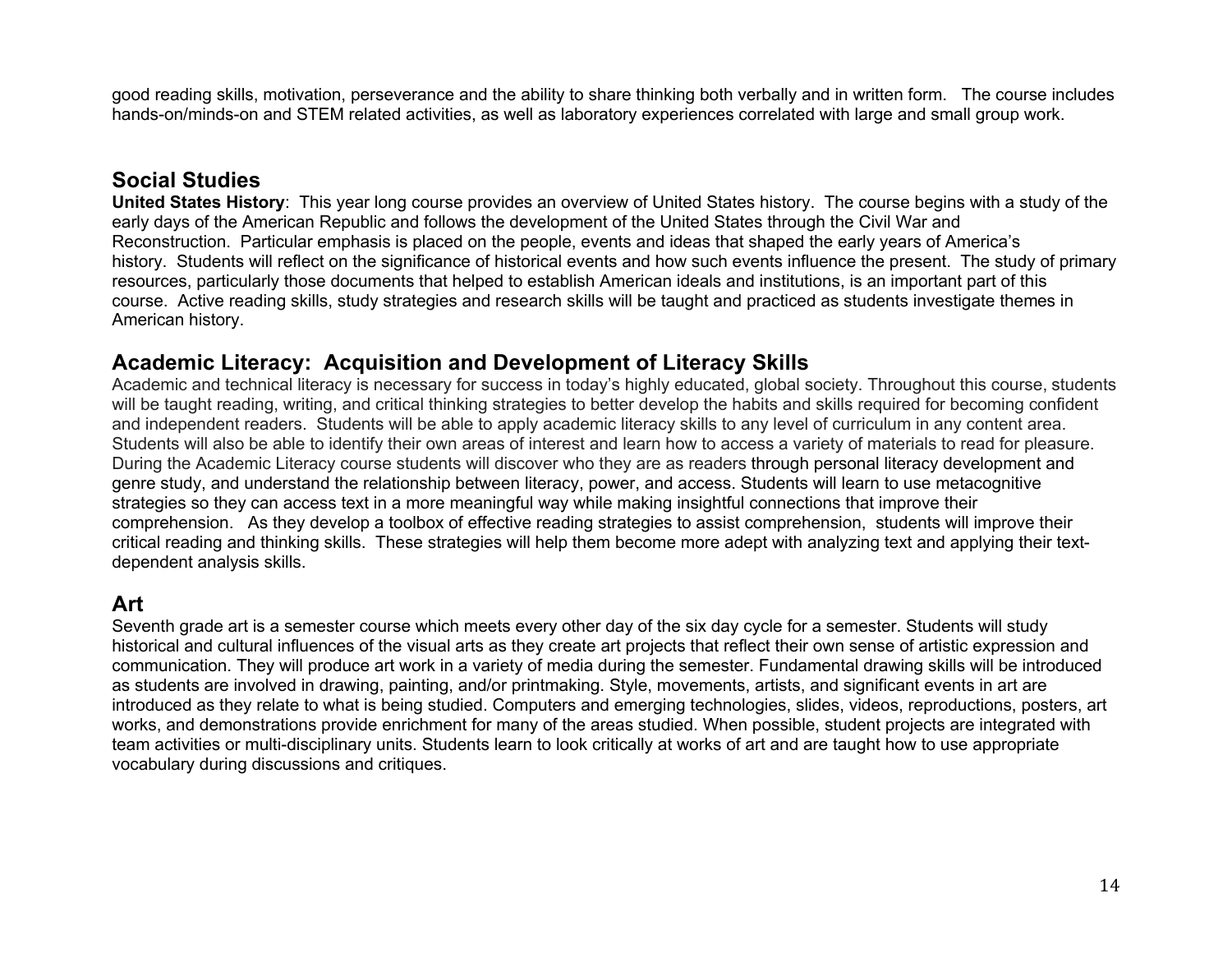### **General Music**

All seventh grade students take a semester-long, full-block course in music where they will learn about themselves as music makers (how to sing, move, play on instruments, listen, create, make connections). They will learn how to reflect and respond to the musical world around them. Students will explore and develop an understanding of music from various time periods and cultures. Students will explore music as a language and interpret intents and meanings. Students will. learn about how music is organized and will learn how to read and use music notation/symbols. Emphases in seventh grade are: Guitar, Cultural Music including Baroque and Classical Pds, Musical Theatre, Singing.

## **7th Grade Exploratory Courses**

### **Music Electives**

**7th Grade Band:** Seventh Grade Band is a year-long course and is intended for students who have previous instrumental music experience and are interested in continuing development of their musical skills. Sufficient instruction and experience on a band instrument to play band materials at the 7th grade level is a prerequisite. Beginners are accepted at the discretion of the director. In this course, students will learn musical skills and concepts through a variety of wind band literature. Musicians will develop their note reading, rhythmic skills, and musical vocabulary while focusing on tone production and instrumental technique. Students will work to develop performance skills including playing in tune, performing with expression, and responding to the conductor and to their fellow musicians. Assessments will include both formative and summative performance skill assessments, and some written assessments. Seventh grade band meets two periods per six day cycle. A third rehearsal may take place in the activities period. In rehearsals students work on concepts of ensemble playing while preparing for two concerts. Band members are also required to attend one small group lesson each six day cycle in a small group held during school hours on a rotating basis. Concert participation is one of the requirements of this course. Seventh grade students may also have an opportunity to perform with the Jazz Band and/or Symphonic Band, co-curricular offerings which meet in an activity period with occasional after school rehearsals. Entrance to Jazz or Symphonic Band is at the discretion of the director or by audition. Students also may have the opportunity to participate in various enrichment activities, which can include festival band, symphony orchestra, clinics, or performances by special guest artists.

**7th Grade Choir:** Seventh Grade Choir is a year-long course and is intended for all students who enjoy singing and want to develop personal and group singing skills. Students are required to attend at least two rehearsals per six day cycle for the year. Rehearsals include training in singing skills, reading music, and singing a wide variety of music. Participation in two concerts is one of the requirements of this course. Selected and interested singers will be eligible to participate in Centre County Chorus and other co-curricular vocal ensembles. Skill development includes singing in major and minor, using solfeggio, in-tune singing in unison, twopart singing, three-part/SAB singing, developing SATB singing, unified vowel production, articulation of consonant sounds, following a choral music score, following a director's musical cues, standing and moving carefully on risers, posture, differentiating between head and chest voice, range extension, and staggered breathing. Repertoire at this level includes unison, two-part, three-part, SATB, world language, accompanied, and a capella singing with increased complexity and stylistic variety while addressing the adolescent voice change.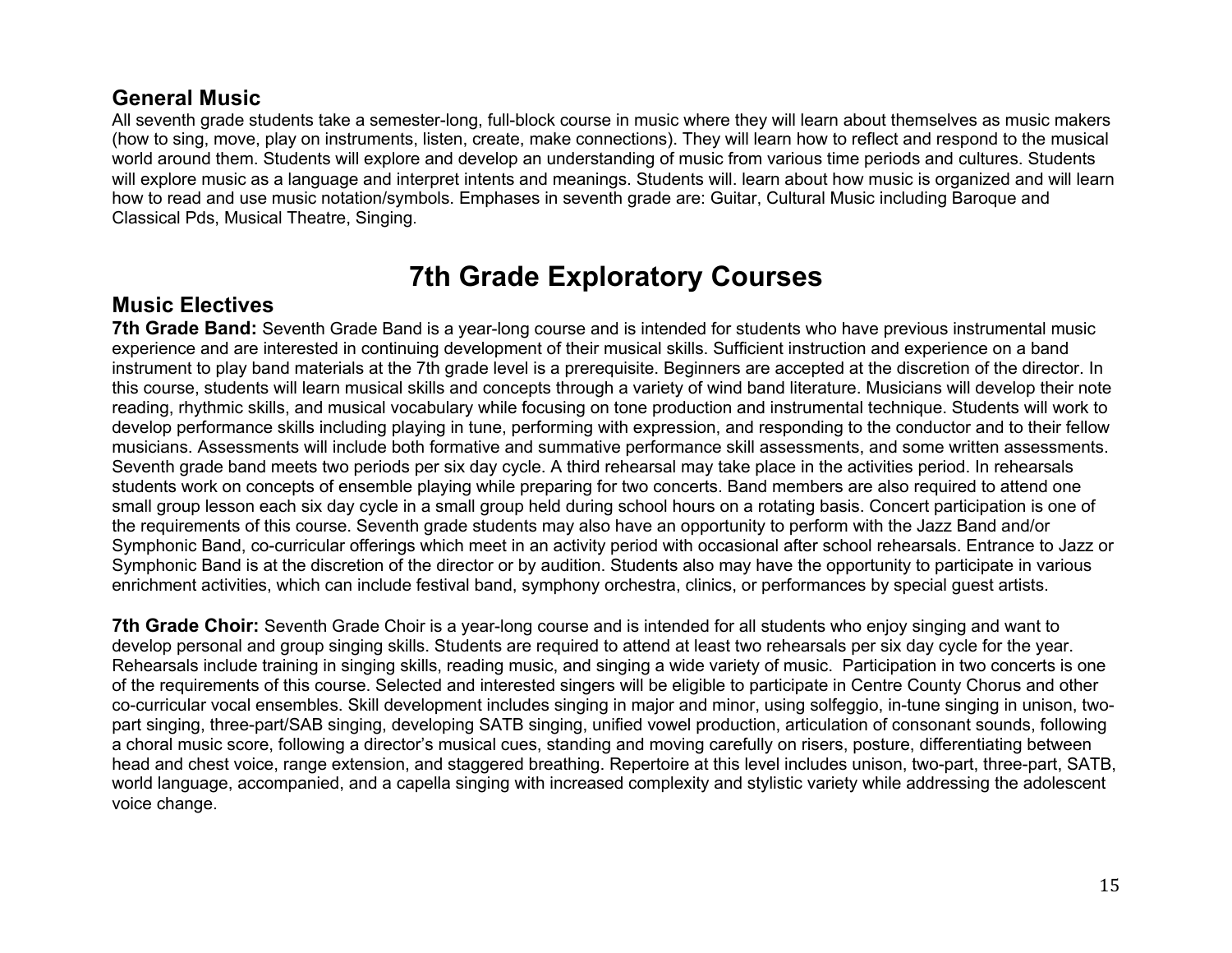**7th and 8th Grade String Orchestra:** Seventh and Eighth Grade String Orchestra is a year-long course and is intended for students interested in improving their skills on a string instrument. In rehearsals, students work on concepts of orchestral ensemble performance while preparing for their concerts. In addition, all string players are required to attend one small group lesson each six day cycle. Lessons help each student develop proper technique and musicianship. Selected students may be eligible to participate in the Keystone String Orchestra.

**NOTE: If a student registers for two or all music electives (band, choir, and/or orchestra) choir will be scheduled during AREA. Students are required to attend the scheduled class and will not be permitted to choose other AREAs.** 

### **Health Education**

In this course, which meets twice per 6 day cycle, the students will continue to build upon their health education with their first time in a formal health classroom. This course is designed to teach personal responsibility for overall wellness. Units of study include: nutrition, safety and responsibility, drug and alcohol education, mental and emotional wellness, and growth and development. Students will have the opportunity to experience hands-on learning while participating in dynamic in-class activities and projects. Current health events/issues are interspersed with curricular topics throughout the year.

### **Physical Education**

This course meets twice per 6 day cycle for the entire school year. Students are required to actively participate in every class and to change into appropriate physical education attire. Units may include: Aerobic Rhythmic Movement, Fitness, Net/wall games, Invasion games, Base games, Individual Sports. Students are assessed on participation, written quizzes, skill development and personal skill improvement.

#### **6th, 7th & 8th Grade Adapted Physical Education**

Adaptive physical education meets twice each cycle and is offered to students with disabilities, certain injuries, or special circumstances may be scheduled into an Adaptive Physical Education course. Adaptive PE is offered to students who can benefit from a smaller setting and additional support, which provides the students with more opportunities to practice skills and be successful. Students enrolled in the program work individually or in small groups with an instructor, with modified tasks to lead to skill improvement and physical success. Student progress is evaluated on an individual criteria.

### **World Languages**

The middle school World Languages program emphasizes communicative competence supported by success-oriented activities and an open mind and positive attitude toward world language learning. Students will make a language selection prior to sixth grade and will continue to study this language throughout middle school. Classes meet every other day for grades 6-7-8 which allows students to eventually complete the language at its highest level at the high school if they choose and allows them to enroll in other electives in middle school.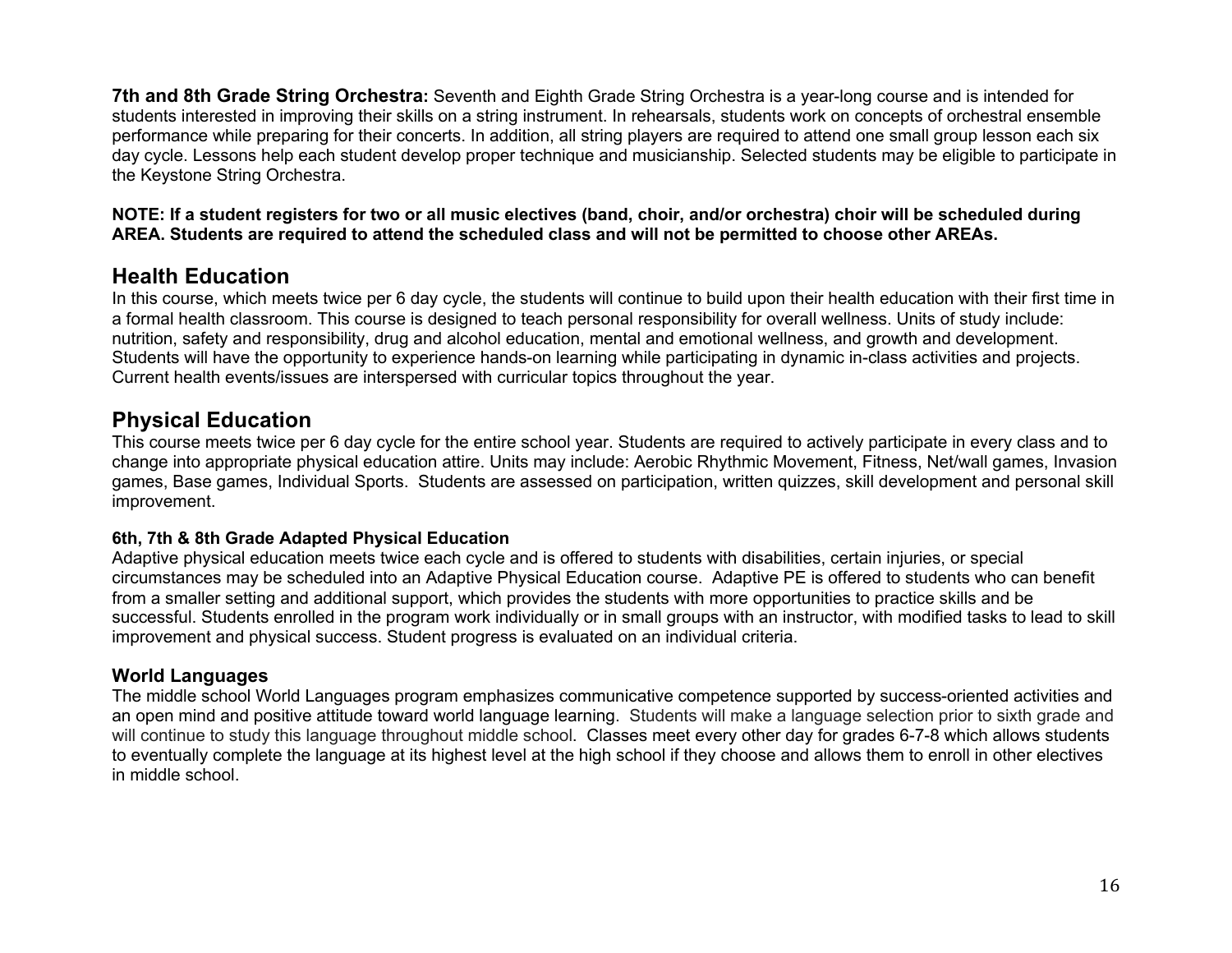#### **7th Grade – French 1B**

This course is designed for seventh-grade students. Classes meet three days per six-day cycle. Students continue their introduction and exploration of the French language and culture with an emphasis on practical, high-interest, conversational language. While oral communication is stressed, reading and writing activities are included. Geography and culture are explored through a variety of meaningful, real-life activities. At the end of this course, students will continue to take French in grade 8.

#### **7th Grade – German 1B**

This course is designed for seventh-grade students. Classes meet three days per six-day cycle. Students continue their introduction and exploration of the German language and culture with an emphasis on practical, high-interest, conversational language. While oral communication is stressed, reading and writing activities are included. Geography and culture are explored through a variety of meaningful, real-life activities. At the end of this course, students will continue to take German in grade 8.

#### **7th Grade – Spanish 1B**

This course is designed for seventh-grade students. Classes meet three days per six-day cycle. Students continue their introduction and exploration of the French language and culture with an emphasis on practical, high-interest, conversational language. While oral communication is stressed, reading and writing activities are included. Geography and culture are explored through a variety of meaningful, real-life activities. At the end of this course, students will continue to take French in grade 8.

### **Technology Education**

#### **Engineering Design and Development (Grade 7)**

This applied technology and engineering course (12 weeks) is designed for 7th grade students to utilize and develop 21st century STEM skills to solve problems through project based learning. The Engineering area of technology education uses a systems approach for student directed learning and instruction. Units of study include: STEM Problem Solving, Design Thinking Process, Engineering Design Process, Flight Technology, Energy & Power, Transportation Technology, Robotics, Simple and Complex Machines, Coding, Structural Engineering, and CNC Technology. All of these areas of technology make use of a hands-on and minds-on approach to student centered learning.

#### **Communication and Design (Grade 7)**

The 7th grade Communication and Design course (12 weeks) will allow all 7th grade students to apply the design process using professional graphics, 3D modeling CAD programs and coding to communicate their solutions to assigned projects, problems, and original work to their peers and members of the teaching staff. All Middle School Technology Education labs and areas incorporate STEM (Science, Technology, Engineering, and Mathematics) curriculum as part of all activities.

#### **Fabrication Technology (Grade 7)**

Fabrication Technology 7 is a 12 week course focusing on manufacturing and fabrication technologies. Students will learn and apply skills utilizing the proper safety rules, procedures, and processes of tools and machines, measurement, design and layout, and material processing (wood and metal focused products). Students will gain hands-on and minds-on experience through laser engraving, CNC machining, and contemporary metal and woodworking technologies. Throughout this course, students will have the opportunity to produce heirloom quality projects that they can enjoy for a lifetime. All Middle School Technology Education labs and areas incorporate STEM (Science, Technology, Engineering, and Mathematics) curriculum as part of all activities.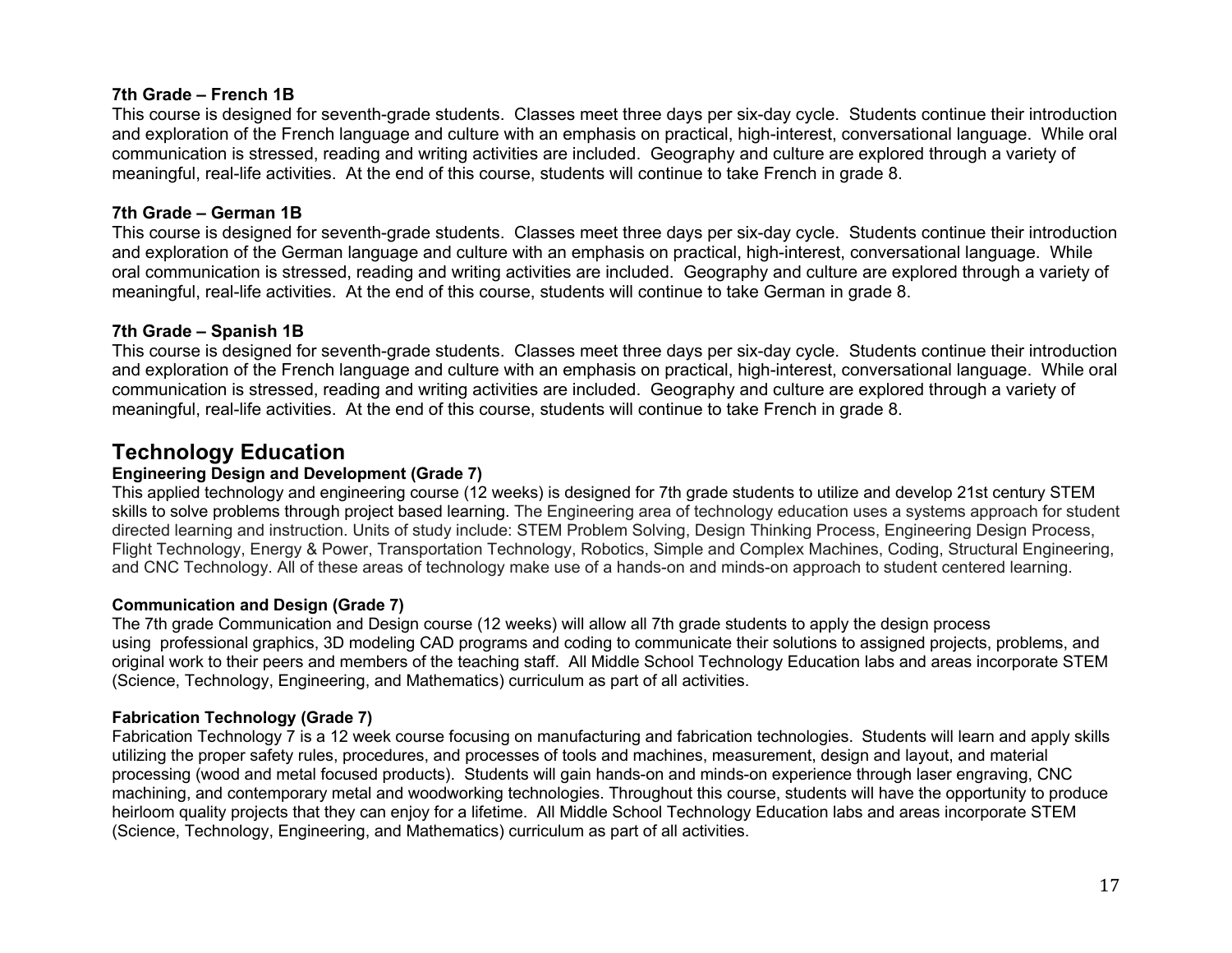## **8th Grade Team Based Courses**

### **English**

The 8th grade English program continues to build on the language arts skills developed in 7th grade. Students read and critically analyze a variety of novels, short stories, plays, poetry, and selected nonfiction. Writing instruction continues to focus on developing students skills in expository writing techniques. Students will engage in formal and informal writing assessments and process writing that requires them to apply instruction in writing strategies. Students will integrate proper use of various conventions, grammar, mechanics, and stylistic choices throughout writing tasks. Discussions and presentations are designed to strengthen the speaking and listening skills expected in an 8th-grade academic setting. Student achievement is determined through teacher-prepared materials such as process writing, conferencing, group and individual projects, presentations, and other formative and summative assessments.

### **Mathematics**

This curriculum is committed to making connections across instructional units of study and to application of mathematics in the real world. Problems are set in context and time is provided to reflect and reason on connections. Emphasis is placed on students discussing the problems in class, talking through their solutions and learning how to communicate their solutions. Students learn to communicate by using different representations such as graphs, tables, formulas or written explanations. Students are appropriately challenged to connect ideas and make formal and informal generalizations as they apply to their current needs. The instructional materials are structured into units of study that take 4 to 8 weeks each. Each unit is focused around problem situations that help students learn an important set of related mathematical ideas and to become skillful at using these ideas to solve problems. The curriculum is structured to help students learn to communicate their strategies and reasoning so that mathematical understandings are more thoroughly developed. The kinds of problems that the students will work on in class, as well as for homework, are challenging and interesting. Our main goal is to help all of our students to be successful in their study of mathematics as they proceed through progressively challenging courses.

#### **Recommendations for mathematics courses are made by the student's current math teacher based on present level of success and assessment data.**

### **Introduction to Algebra and Geometry 8:**

This course focuses on linear and nonlinear relationships in various formats, including tables, equations, graphs, and real world situations. The Pythagorean Theorem is discovered and applied using both rational and irrational numbers. Applications of radicals and integer exponents will be used to generate equivalent expressions. Linear equations and systems of equations will be analyzed and solved. Additional geometric concepts included in this course are volume of spheres, cones, and cylinders and symmetry and transformations.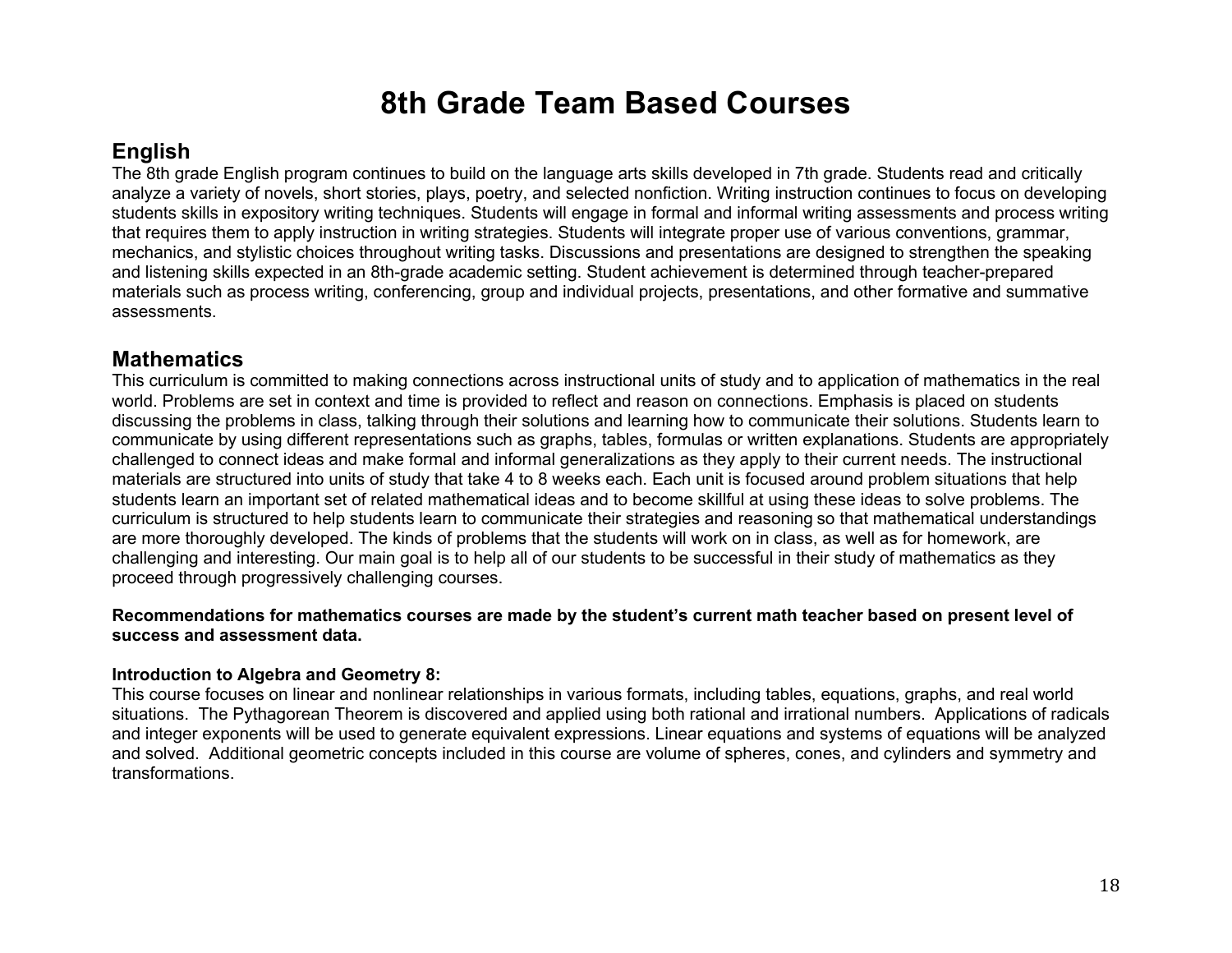#### **Advanced Algebra 1:**

This course places a deep emphasis on abstract thinking and problem solving and moves at a fast academic pace. Linear equations, functions, and inequalities are the primary focus of the first half of the course, with emphasis on solving equations and inequalities graphically and algebraically. The concepts of linear equations and inequalities are extended to systems of linear equations and inequalities. A study of absolute value equations and inequalities extends conceptions and skills of linear equations and inequalities. Equivalent expressions involving exponents, polynomials, rationals, and radicals are the primary focus of the second half of the course, with an emphasis on creating simplified equivalent forms using properties of real numbers. The course includes a statistics unit on analyzing data using plots and graphs. The course also includes a study of quadratic functions including graphing, factoring, and problem solving.

#### **Advanced Geometry:**

The general goals of this course are to develop an in-depth understanding of geometric concepts and use logical reasoning skills. The topics to be covered include properties of angles, lines, polygons and congruence, similarity, coordinate geometry, justification and proof, right triangles, vectors, circles, two-dimensional and three-dimensional shapes and figures. There is a substantial emphasis on independent proof writing. Problems often require prerequisite algebra skills including: factoring quadratic equations, systems of equations and literal equations.

| Typical Grade | Advanced                                            | College-Prep                                           |
|---------------|-----------------------------------------------------|--------------------------------------------------------|
|               | Advanced Math 7                                     | Intro to Algebra and Geometry 7                        |
| 8             | Advanced Algebra 1                                  | Algebra and Geometry 8                                 |
| 9             | <b>Advanced Geometry</b>                            | College-Prep Algebra 1 or College-Prep Algebra 1A & 1B |
| 10            | Advanced Algebra 2                                  | College-Prep Geometry or Geometry                      |
| 11            | Advanced Honors Precalculus or Advanced Precalculus | College-Prep Algebra 2 or Algebra 2                    |
| 12            | AP Calculus BC or AP Calculus AB                    | Precalculus or Functions and Trigonometry              |

#### Electives available to students who meet the prerequisites:

| <b>AP Computer Science</b> | <b>Statistics</b> | Calculus<br>Introductory | Advanced Topics in Math | <b>AP Statistics</b> |
|----------------------------|-------------------|--------------------------|-------------------------|----------------------|
|----------------------------|-------------------|--------------------------|-------------------------|----------------------|

### **Science**

This course of study is designed for students at any ability level. Using the Next Generation Science Standards (NGSS) and the theme of "Change", students will develop an understanding of Chemical Changes, Changes to Organisms and the Earth over Time,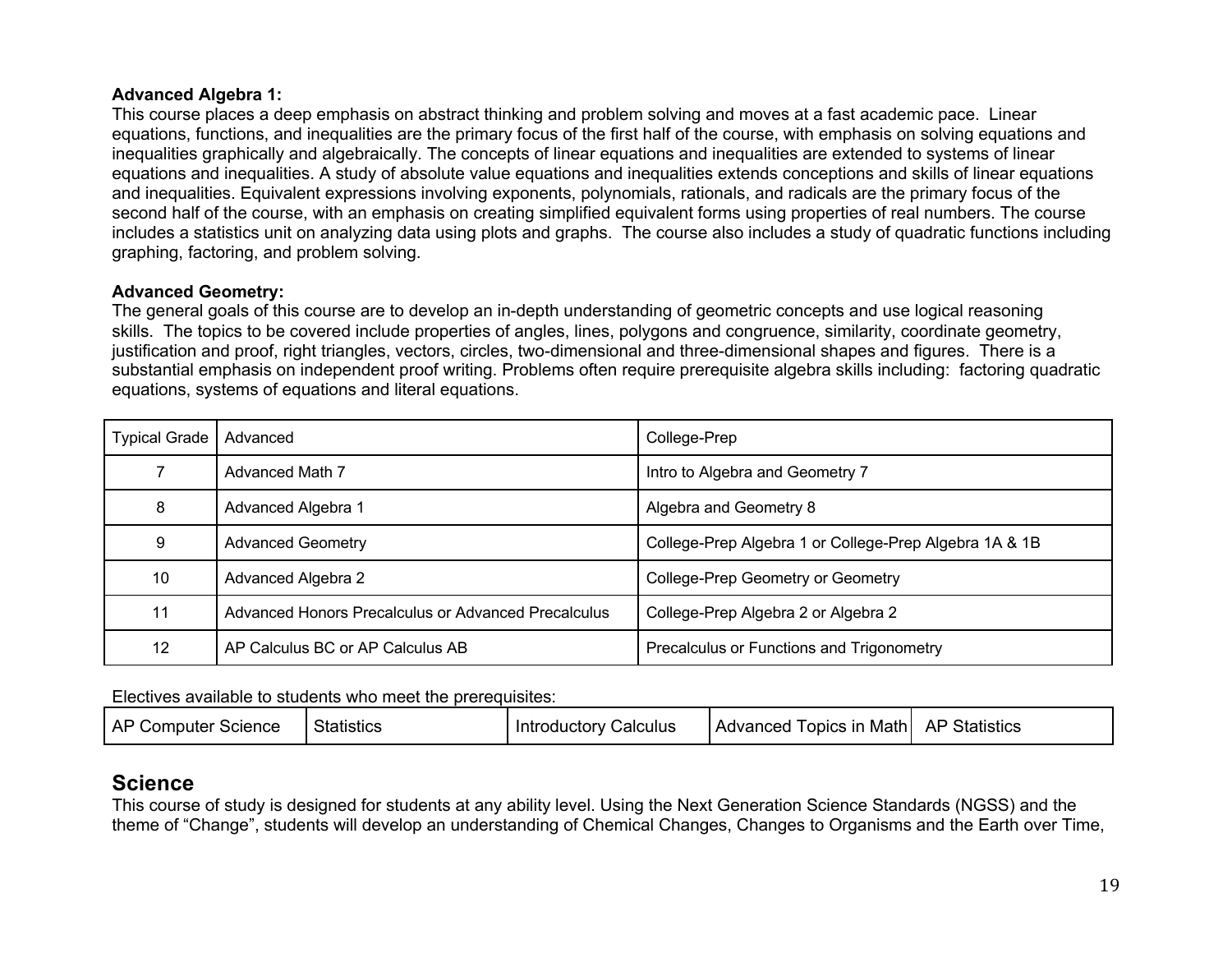and Climate Change. To help students better understand the science concepts embedded in these units, the appropriate NGSS Science Practices and Crosscutting Concepts will be applied. Emphasis is given to the development of quantitative skills necessary for scientific measurement and establishing evidence based explanations and conceptual models. Throughout the course students will develop good reading skills, motivation, perseverance and the ability to share thinking both verbally and in written form. The course includes hands-on/minds-on and STEM related activities, as well as laboratory experiences correlated with large and small group work.

### **Social Studies**

**Civics and Economics:** Civic and economic education is essential for active participation by informed citizens. The civics portion of the course will emphasize a study of government, individual rights and responsibilities. Students will explore the structure of the federal government, as outlined in the U.S. Constitution, and the organization of state and local governments. Students will develop the skills to make informed decisions, to resolve conflicts, to articulate and defend positions, and to engage in the civic and political life of their communities. The economics portion of the course will enable students to demonstrate an understanding of basic economic concepts. Students will examine their roles as consumer, worker, investor and citizen.

### **Academic Literacy: Application and Expansion of Literacy Skills**

The purpose of this course is for students to review and extend literacy skills practiced in the sixth and seventh grade courses. Throughout this course, students will build critical thinking skills to access, analyze, and evaluate more complex texts. Students will continue to develop extensive reading and metacognitive conversations through inquiry-based learning. In addition, students will identify, analyze, and evaluate textual claims and evidence in order to establish their own substantiated claims or positions. Students will grow as readers and thinkers through exploration of personal, informational, visual, and communication literacy. Students will have the opportunity to conduct research projects practicing key skills associated with citing work, recognizing reliable texts, and using evidence to support claims. Students will learn the importance of evaluating media sources containing minimal bias and original facts against less reliable sources. They will enrich their working vocabulary through choice reading, nonfiction articles, and independent word study. Throughout the units of this course, students have the power to choose books, articles, research topics and products in order to reflect their understanding of a concept. Students will have multiple opportunities to share and showcase their individually chosen books, articles, project work, and developed ideas with a community of their peers in a variety of media formats.

### **Art**

Eighth grade art is a semester course which meets every other day of the six day cycle for a semester. Students continue the study of historical and cultural influences of the visual arts as they create art projects that reflect their own sense of artistic expression and communication. These concepts and levels of study are addressed using a variety of materials. Students are involved in sculpture, architecture, and/or ceramics. Drawing skills are developed further. As in seventh grade art class, style, movements, artists, and significant events in art are introduced as they relate to what is being studied. Computers and emerging technologies, slides, videos, reproductions, posters, art works, and demonstrations provide enrichment for many of the areas studied. When possible, student projects are integrated with team activities or multidisciplinary units. Through written and created works of art, students will utilize and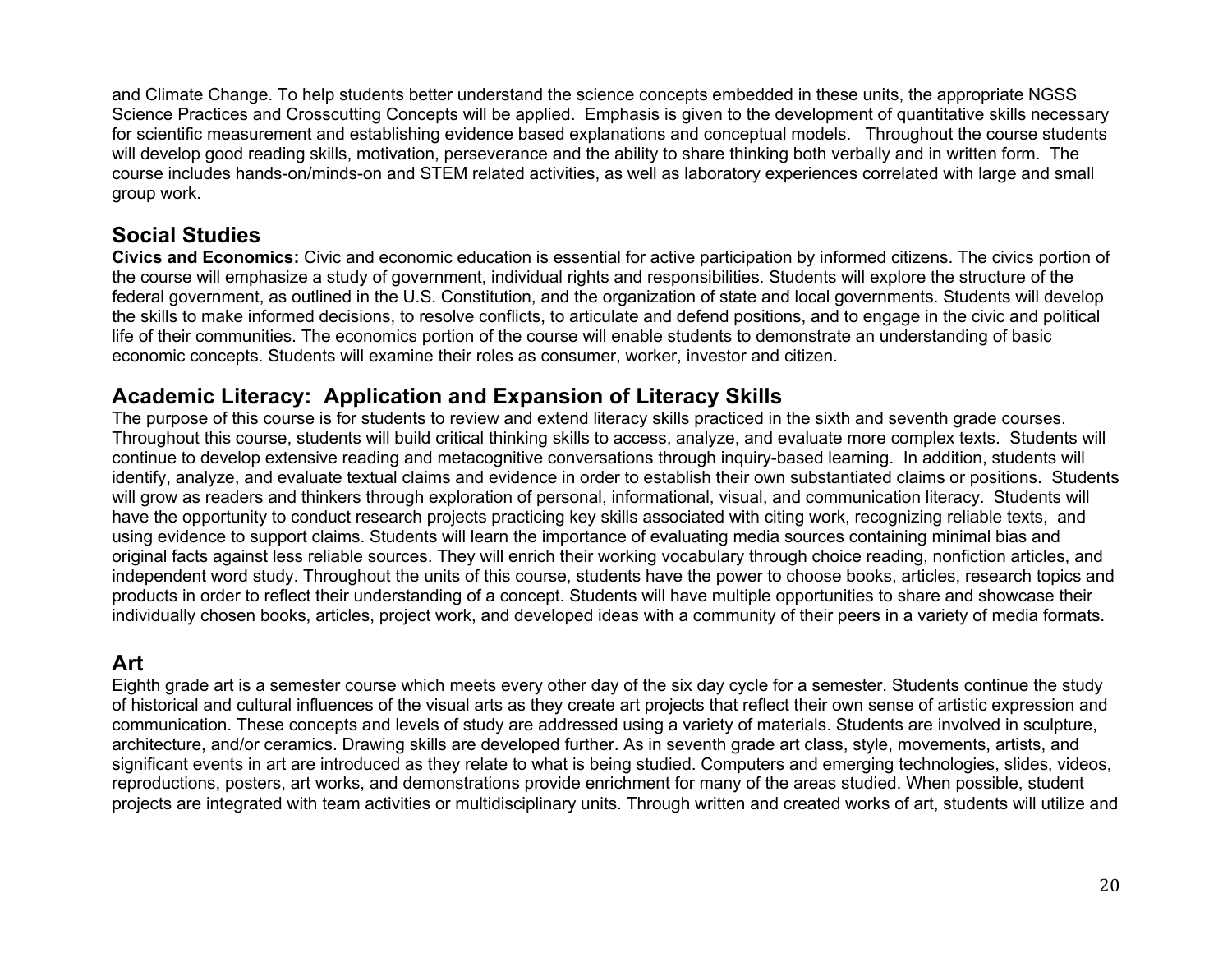expand their visual literacy. Students learn to look critically at works of art and are taught how to use appropriate vocabulary during discussions and critiques.

### **General Music**

All eighth grade students take a semester-long, full-block course in music where they will learn about themselves as music makers (how to sing, move, play on instruments, listen, create, make connections). They will learn how to reflect and respond to the musical world around them. Students will explore and develop an understanding of music from various time periods and cultures. Students will explore music as a language and interpret intents and meanings. Students will learn about how music is organized and will learn how to read and use music notation/symbols. Emphases in eighth grade are: Keyboard , Music Theory, Cultural Music including Romantic Pd through the

Present including Jazz styles, Singing.

## **8th Grade Exploratory Courses**

### **Music Electives**

**8th Grade Band:** Eighth Grade Band is a year-long course and is intended for students who have previous instrumental music experience and are interested in continuing development of their musical skills. Sufficient instruction and experience on a band instrument to play band materials at the 8th grade level is a prerequisite. Beginners are accepted at the discretion of the director. In this course, students will learn musical skills and concepts through a variety of wind band literature. Musicians will develop their note reading, rhythmic skills, and musical vocabulary while focusing on tone production and instrumental technique. Students will work to develop. performance skills including playing in tune, performing with expression, and responding to the conductor and to their fellow musicians. Assessments will include both formative and summative performance skill assessments, and some written assessments. Eighth grade band meets two periods per six day cycle. A third rehearsal takes place in an activities period. In rehearsals students work on concepts of ensemble playing while preparing for two concerts. Band members are also required to attend one small group lesson each six day cycle in a small group held during school hours on a rotating basis. Concert participation is one of the requirements of this course. Eighth grade students may also have an opportunity to perform with the Jazz Band and/or Symphonic Band, co-curricular offerings which meet in an activity period with occasional after school rehearsals. Entrance to Jazz or Symphonic Band is at the discretion of the director or by audition. Students also may have the opportunity to participate in various enrichment activities, which can include festival band, symphony orchestra, clinics, or performances by special guest artists.

**8th Grade Choir:** Eighth Grade Choir is a year-long course and is intended for all students who enjoy singing and want to develop personal and group singing skills. Students are required to attend at least two rehearsals per six day cycle for the year. Rehearsals include training in singing skills, reading music, and singing a wide variety of music. Participation in two concerts is one of the requirements of this course. Selected and interested singers will be eligible to participate in Centre County Chorus and other cocurricular vocal ensembles. Skill development includes reinforcement and further development of sixth and seventh grade skills, as well as the physiology of appropriate vocal production. Repertoire at this level includes all types of part singing with even more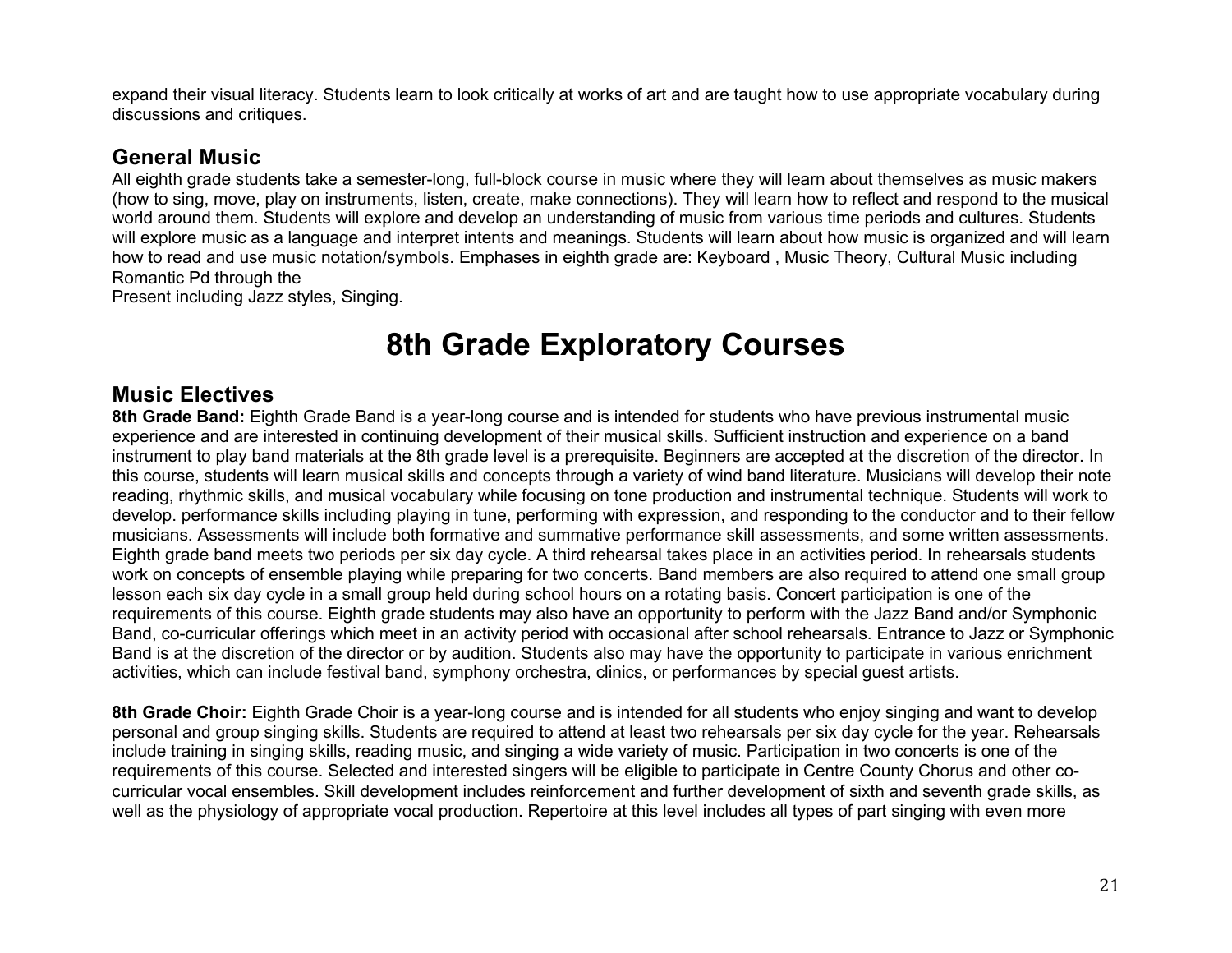emphasis on SATB singing, world language, accompanied, and a capella singing with increased complexity and stylistic variety while addressing the adolescent voice change.

**7th and 8th Grade String Orchestra:** (Year-long. Credit .33) Seventh and Eighth Grade String Orchestra is a year-long course and is intended for students interested in improving their skills on a string instrument. In rehearsals, students work on concepts of orchestral ensemble performance while preparing for their concerts. In addition, all string players are required to attend one small group lesson each six day cycle. Lessons help each student develop proper technique and musicianship. Selected students may be eligible to participate in the Keystone String Orchestra.

#### **NOTE: If a student registers for two or all music electives (band, choir, and/or orchestra) choir will be scheduled during AREA. Students are required to attend the scheduled class and will not be permitted to choose other AREAs.**

### **Health Education**

In this course, which meets twice per 6 day cycle, the students are provided with information on current health topics and build upon skills previously learned. Units of study include: personal safety, environmental health, drug and alcohol education, mental and emotional wellness, as well as growth and development. Students will have the opportunity to experience hands-on learning while participating in various hands on activities as well as student centered projects which are both individual and group based.

### **Physical Education**

A continuation of the of the 7th grade physical education program, the 8th grade course has similar educational goals and is designed to further develop individual students' skills and encourage increased fitness levels. Units may include: Modern Rhythmic Movement, Fitness, Net/wall games, Invasion games, Base games, Individual Sports. Students are expected to change in appropriate PE attire for class. Students are assessed on participation, written quizzes, skill development and personal skill improvement.

### **6th, 7th & 8th-Grade Adapted Physical Education**

Students with disabilities, certain injuries, or special circumstances may be scheduled into an Adaptive Physical Education course. Adaptive physical education meets twice each cycle and is offered to students who are unable to participate in general physical education. Students enrolled in the program work individually or in small groups with an instructor. Student progress is evaluated on an individual criteria.

### **World Languages**

The middle school World Languages program emphasizes communicative competence supported by success-oriented activities and an open mind and positive attitude toward world language learning. Students will make a language selection prior to sixth grade and will continue to study this language throughout middle school. Classes meet every other day for grades 6-7-8 which allows students to eventually complete the language at its highest level at the high school if they choose and allows them to enroll in other electives in middle school.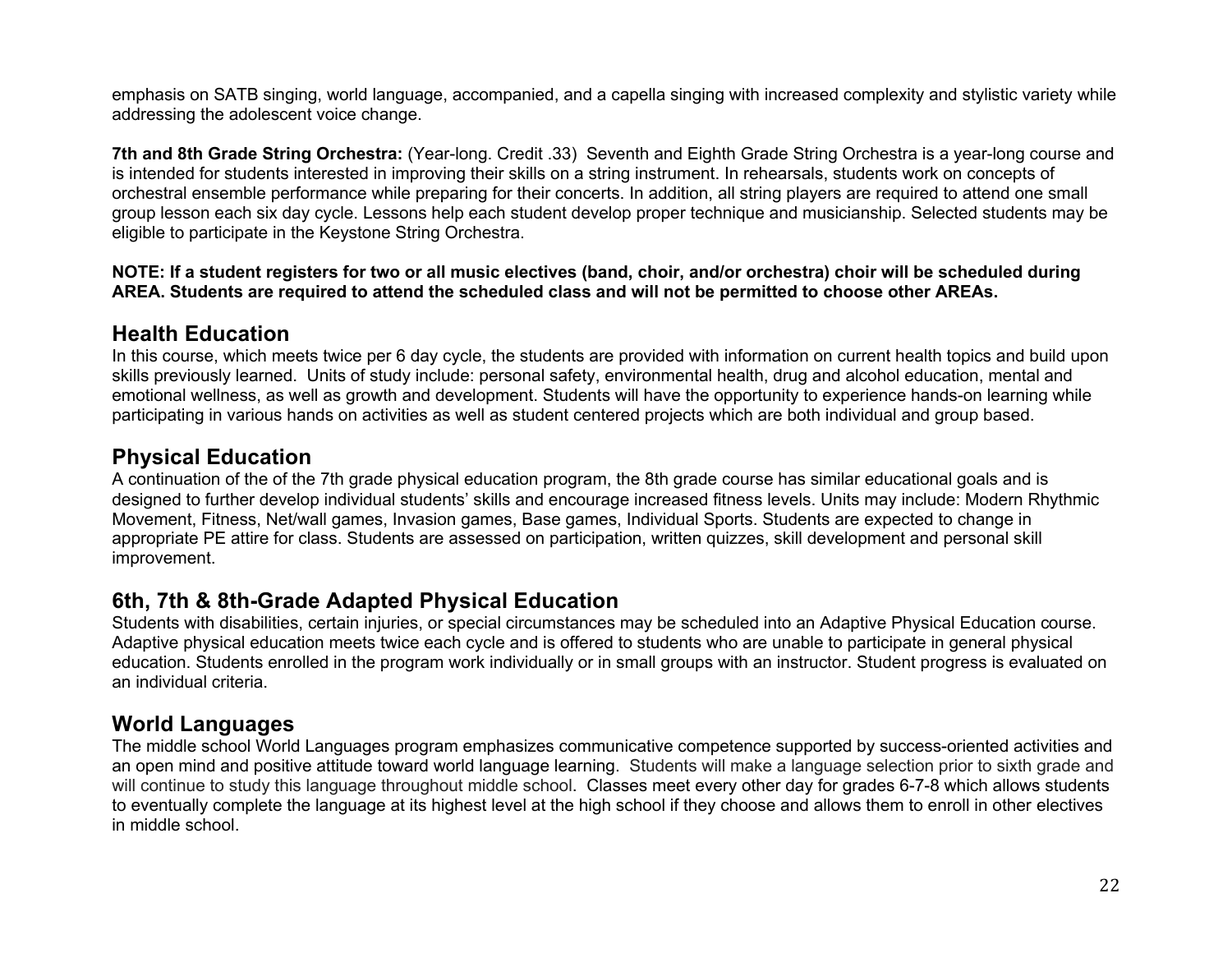#### **8th Grade - French 1C**

In this course, students will continue to build on what they have studied in sixth and seventh-grades. Classes meet three days per six-day cycle. Students continue to build their communicative competence through reading, writing, listening, speaking, and vocabulary activities. The course concentrates on everyday use of the French language in real-life and meaningful contexts. Cultural elements are embedded throughout the units and activities. Assessments include interpretive activities (what the students can understand while reading or listening/watching), presentational activities (students prepare written or oral presentations), and interpersonal activities (students engage in back-and-forth in speaking or writing), among other activities. At the end of this course, students will move on to 'level 2' at the high school.

#### **8th Grade - German 1C**

In this course, students will continue to build on what they have studied in sixth and seventh-grades. Classes meet three days per six-day cycle. Students continue to build their communicative competence through reading, writing, listening, speaking, and vocabulary activities. The course concentrates on everyday use of the German language in real-life and meaningful contexts. Cultural elements are embedded throughout the units and activities. Assessments include interpretive activities (what the students can understand while reading or listening/watching), presentational activities (students prepare written or oral presentations), and interpersonal activities (students engage in back-and-forth in speaking or writing), among other activities. At the end of this course, students will move on to 'level 2' at the high school.

#### **8th Grade - Spanish 1C**

In this course, students will continue to build on what they have studied in sixth and seventh-grades. Classes meet three days per six-day cycle. Students continue to build their communicative competence through reading, writing, listening, speaking, and vocabulary activities. The course concentrates on everyday use of the Spanish language in real-life and meaningful contexts. Cultural elements are embedded throughout the units and activities. Assessments include interpretive activities (what the students can understand while reading or listening/watching), presentational activities (students prepare written or oral presentations), and interpersonal activities (students engage in back-and-forth in speaking or writing), among other activities. At the end of this course, students will move on to 'level 2' at the high school.

### **Technology Education**

### **Engineering Design and Development (Grade 8)**

This project based technology and engineering course (12 weeks) is designed for 8th grade students to utilize and develop 21st century STEM skills to solve problems through creative learning activities. This Engineering area of technology education uses a systems approach for student directed learning and instruction. Units of study include, but are not limited to: STEM Research & Design, Sustainable Energy & Power, Transportation Technology, System Control Robotics, Electronics and Programming/Coding, Structural Engineering, and CNC Technology. All of these areas of technology make use of a hands-on and minds-on approach to student centered learning.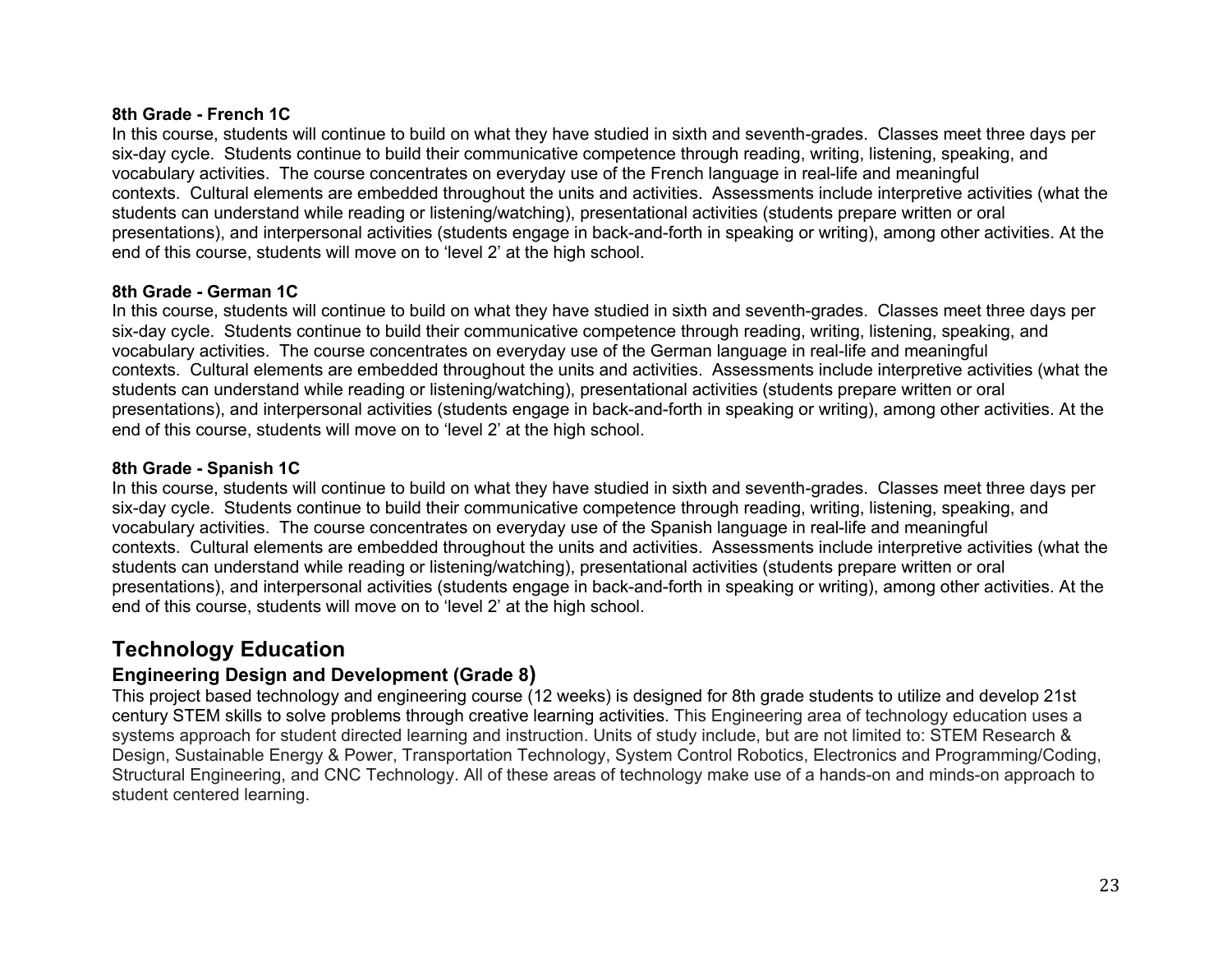#### **Communication and Design (Grade 8)**

The 8th grade Communication and Design course (12 weeks) will allow all 8th grade students to create a variety of student selected projects while furthering their skills in professional graphics programs, 3D modeling CAD programs and coding programs. All Middle School Technology Education labs and areas incorporate STEM (Science, Technology, Engineering, and Mathematics) curriculum as part of all activities.

#### **Fabrication Technology Research & Development (Grade 8)**

Fabrication Technology Research and Development is a 12 week course focusing on manufacturing, fabrication, and entrepreneurship. Students will learn and apply skills utilizing the proper safety rules, procedures, and processes of tools and machines, material cost analysis, measurement, design and layout, and material processing (wood focused) while mass producing parts and products. Students will design and develop projects based on market research and individualized creativity. Students will gain hands-on and minds-on experience through laser engraving, CNC machining, and contemporary woodworking technologies. Throughout this course, students will have the opportunity to produce heirloom quality projects that they can enjoy for a lifetime. All Middle School Technology Education labs and areas incorporate STEM (Science, Technology, Engineering, and Mathematics) curriculum as part of all activities.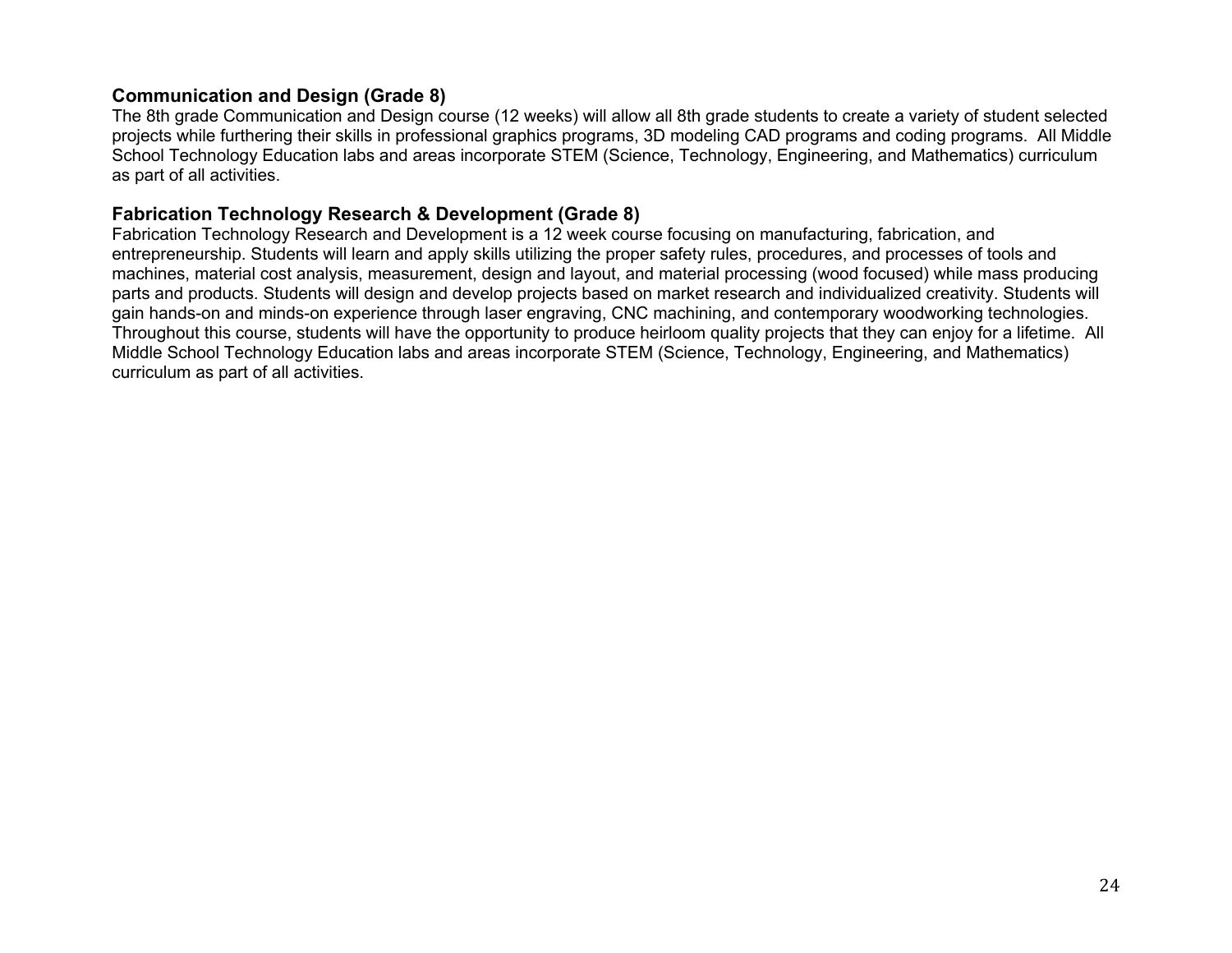## **INSTRUCTIONAL PROGRAM OPTION**

## **LEARNING ENRICHMENT/GIFTED SUPPORT PROGRAMS**

The State College Area School District provides challenging learning experiences for all students that build on their individual strengths and optimize their abilities. Gifted and Learning Enrichment services, in concert with SCASD's core program, ensure that the district supports the development of advanced learners to achieve their potential as students and individuals.

#### Gifted Support

The State College Area School District engages in a number of formal processes to identify potential candidates for gifted education services. Currently, all students in grade 3 are universally screened each school year. In addition, all students in grades 3-8 who are new to the State College Area School District also will be screened during the school year. Following the screening, a team at each school will review benchmark assessments in reading and math and teacher input to identify students who may need further evaluation.

Students may be referred for a Gifted Multidisciplinary Evaluation (GMDE) by teachers and/or parents. Parents have the legal right to request an evaluation once per school year. A Gifted Multidisciplinary Evaluation Team (GMDT) determines the appropriateness of placement in Gifted Support. If Gifted Support services are recommended, the parents and student will be invited to participate in a program planning meeting where a Gifted Individualized Education Plan (GIEP) will be developed.

#### **For more information about SCASD Gifted Support, please contact your child's building gifted support teacher.**

#### Learning Enrichment

In addition to providing services for identified gifted students, SCASD also offers Learning Enrichment experiences at all grade levels. Gifted Support/Learning Enrichment teachers collaborate with classroom teachers to identify enrichment needs and appropriate avenues to meet those needs.

Enrichment experiences provide middle school students with exposure to content, methods, and problem-solving skills that extend beyond grade level classroom instruction. Instruction may take a variety of forms, including curricular differentiation in the general education classroom, small group instruction, and extracurricular activities (such as math competition teams, Science Olympiad, Technology Students Association, to name several).

#### **For more information about Learning Enrichment, please contact the Gifted Support/Learning Enrichment teacher at your child's school**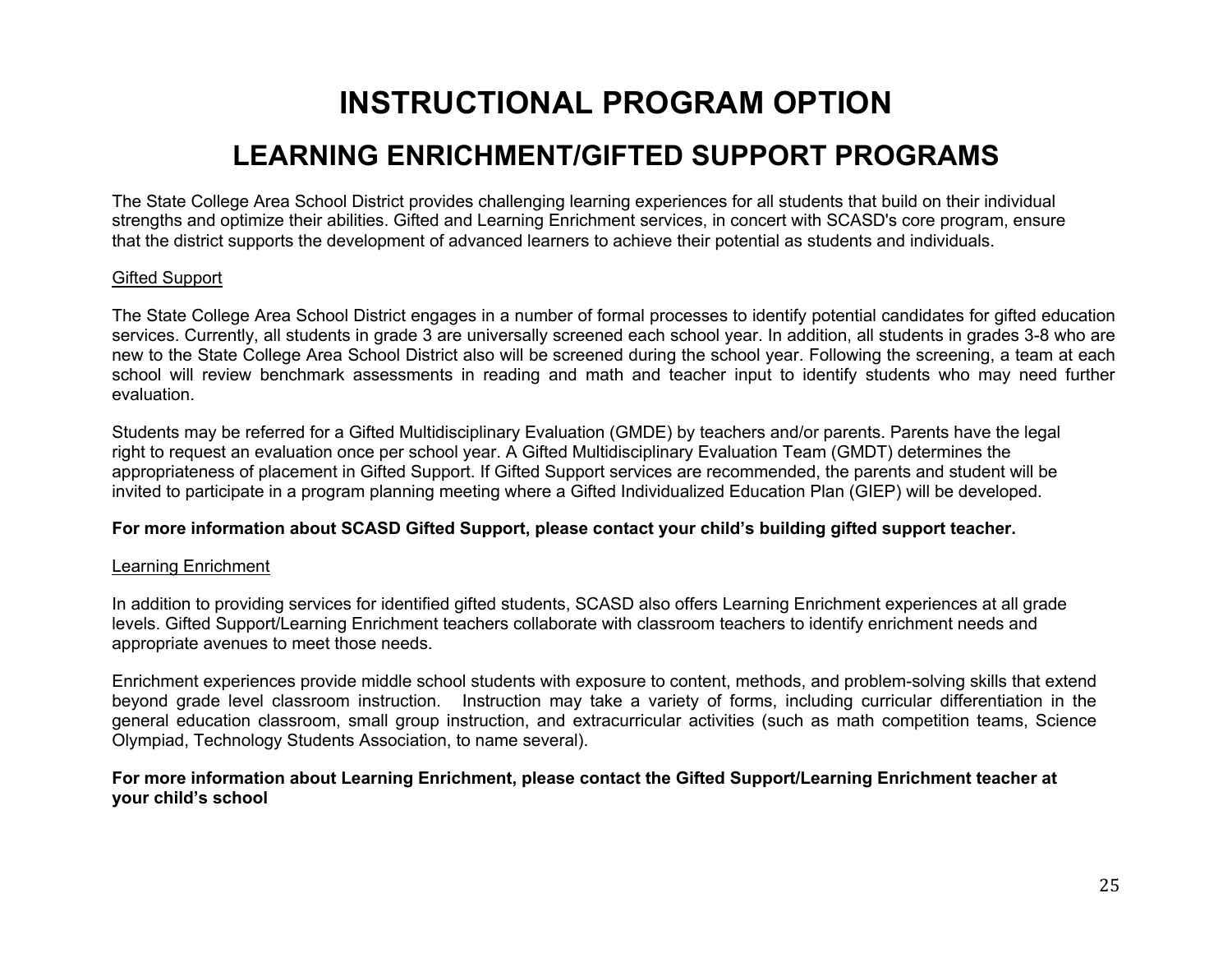## **SPECIAL EDUCATION PROGRAMS**

In compliance with Pennsylvania State Law, the State College Area School District provides to all exceptional students a free and appropriate public education. For purposes of definition, the term "exceptional" refers to students with disabilities to the extent that their unique learning needs require specialized educational programming.

The special education process is designed to begin with the student. His/her strengths, weaknesses, and learning needs are determined through the evaluation process. If a need for special education services is found, school officials and parents work together in developing an appropriate program of education. This specially designed instructional plan for an exceptional student is referred to as an Individualized Education Program (IEP). **See APPENDIX A for additional information.**

## **ENGLISH Language Development (ELD)**

Students are entered into English Language Development (ELD) class, otherwise known as English as a Second Language (ESL) class, based on various factors including a Home Language Survey that indicates a home language other than English, WIDA screener results, and previous schooling experience. ELD courses are driven by language, but structured from the content in general education English classes. It is a content-based instructional program that is aligned with English Language Proficiency Standards (ELPS) developed by PDE. The middle school ELD courses provide systemic, explicit, and sustained language instruction that are designed to prepare and transition students into the mainstream English classes by focusing on academic and social language in meaningful contexts. These courses also provide an insight into American culture and history to provide students with a smooth transition into an English speaking school system.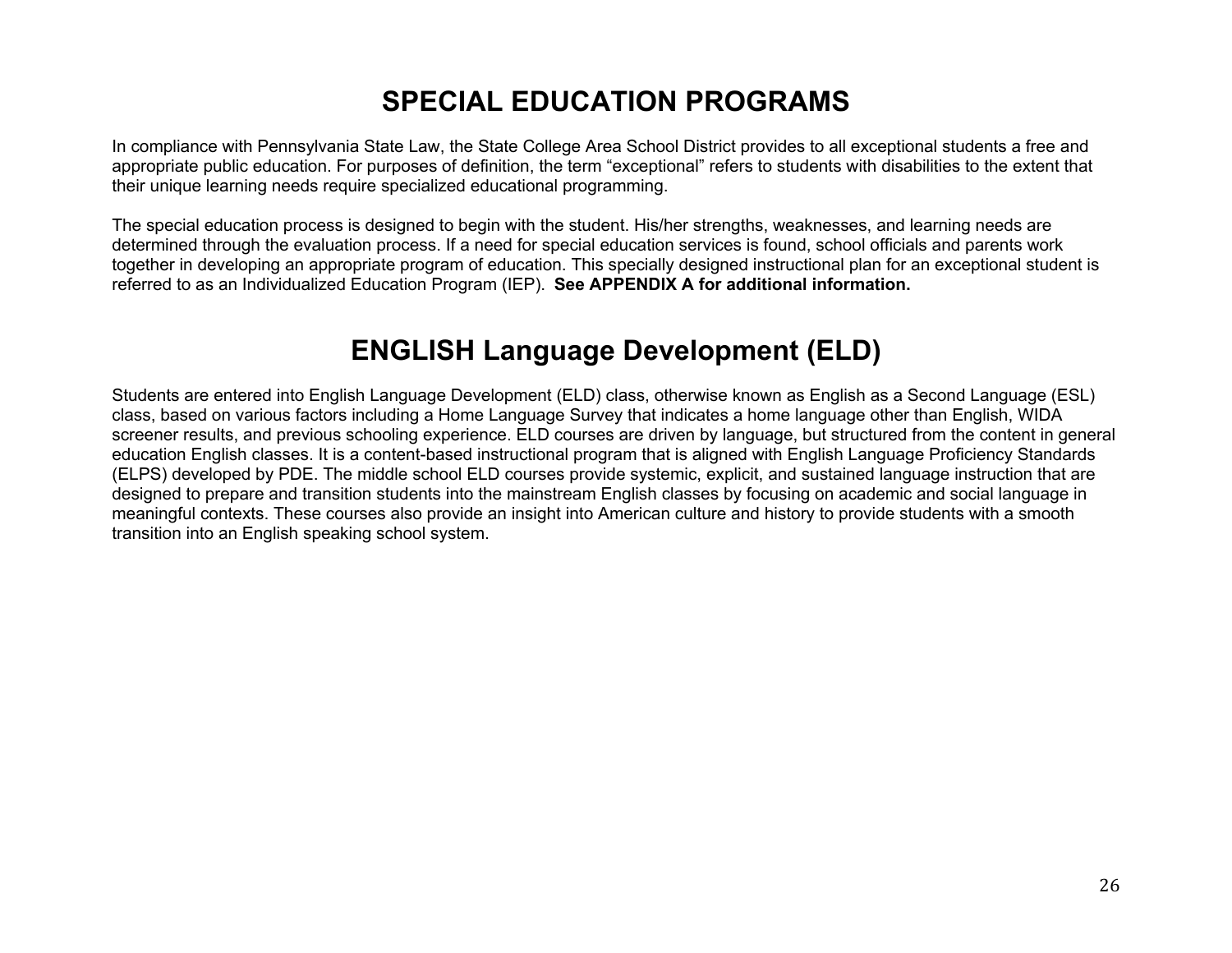## **DELTA PROGRAM**

#### Choice:

The State College Area School District makes a nontraditional approach to secondary education available to the families of the district. The Delta Program primarily serves students in grades 6-12. There is a middle-school cohort (6-8) and high school cohort (9- 12). Through the philosophies of shared decision making, community-based learning, flexibility, and the teaching of responsible behavior, the Delta Program, since 1974, has provided an innovative educational option for secondary students.

#### Shared Decision Making:

The Delta Program is a cooperative effort among students, parents, and staff to provide an optimum learning environment through shared decision making. A personalized learning program is developed by a team made up of the student, a staff advisor, and parents to best meet the needs and interests of the individual student. This "advising team" then acts as a support group to help the student with any problems that may arise with the learning program. Shared decision making is also used in the management of the school as a whole through groups consisting of parents, students, and staff members.

#### Community:

The Delta Program promotes the concept of community both internally and externally. Within the Delta Program, community activities and learning experiences are designed to encourage cooperation, support, the building of skills in group process, communication, problem solving, and conflict resolution, and a "feeling of belonging" among Delta students. The Delta Program uses and contributes to the "outside community" by enabling advising teams to use community resources in developing the student's program and by facilitating students to participate in community service opportunities.

#### Responsibility:

The Delta Program encourages student initiative and responsibility by involving students in all phases of decision making including the design of their individualized programs and the management of the school. Students make decisions about their present and future educational and career needs. They learn responsibility by carrying through their decisions with the support of their advising team and other program members. The Delta Program is designed to foster independent learning, so it is important that the prospective student be a highly motivated, self-directed learner.

#### For More Information:

To sign up for the Delta Program, students need to complete an application form. In addition, a personal interview involving the student, parent or guardian, and the Director is required. For more information on the recently changed enrollment procedure please visit our website at https://www.scasd.org/DeltaMiddle. Please contact the Delta Program Office at 231-1000 if you are interested in Delta for your middle school student or if you have any questions.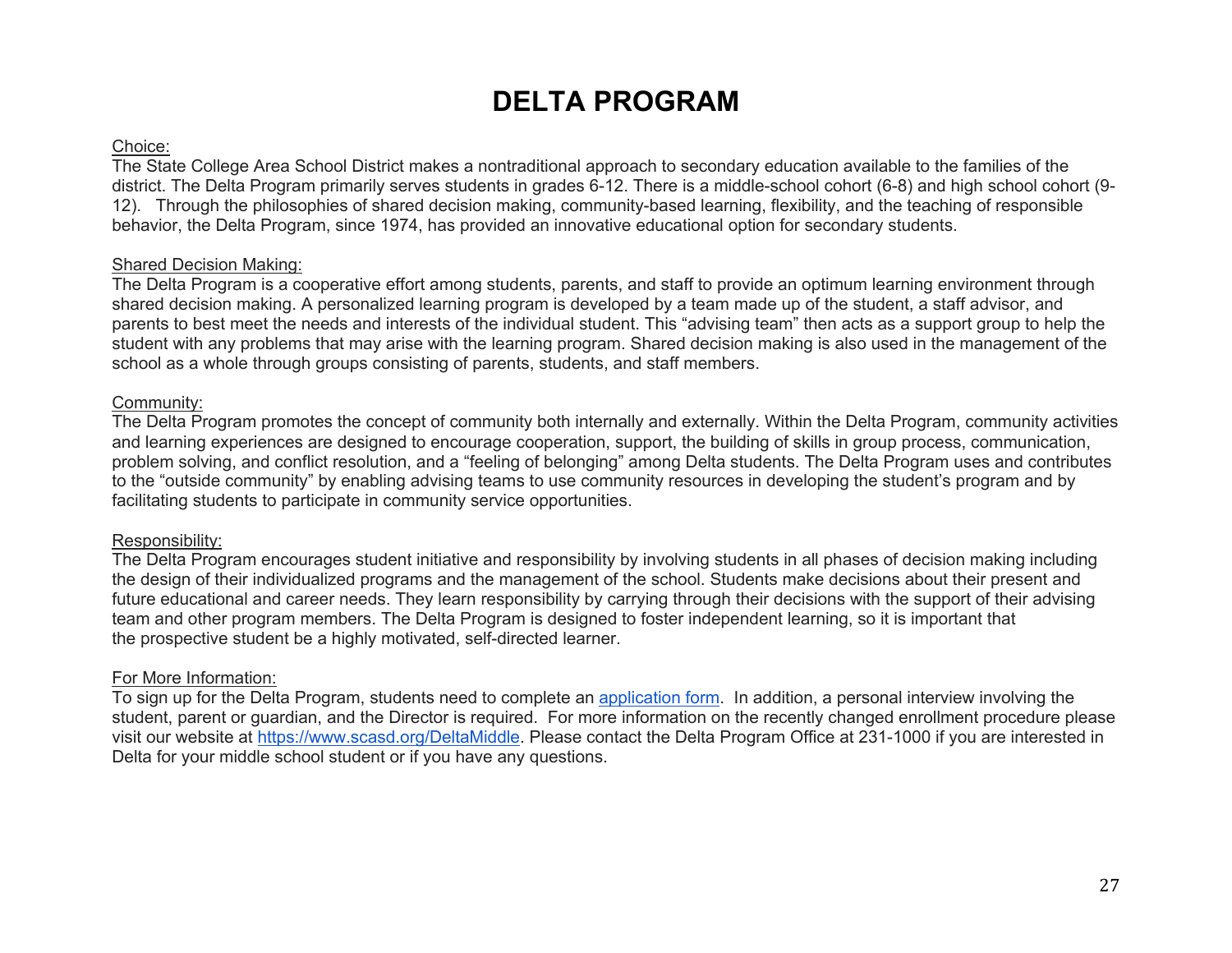# **EXTRA CURRICULAR/A.R.E.A. ACTIVITIES**

### **A.R.E.A.**

"A.R.E.A." is an acronym for "Academics, Remediation, Enrichment, and Advising." The primary purpose of the A.R.E.A. program is to provide time during the school day to enhance the learning process and to provide some exploratory options not available during class time. One period each day is set aside for A.R.E.A. activities. During this time period, students are offered the opportunity to take part in clubs, special programs, signed up with individual classroom teachers for remedial or make-up work, or provided enrichment work in subjects that particularly interest them or in which they have demonstrated strength. The ROAR program is also housed during A.R.E.A. one day per cycle and focuses on respect, organization, a positive attitude, and responsibility through different advisory, anti-bullying, and team building lessons.

### **INTERSCHOLASTIC ATHLETICS**

Interscholastic athletics are offered throughout the school year in grades 7-8 for both boys and girls. In order to participate in interscholastic athletics, each student athlete must complete the electronic application (CIPPE) found on the online portal. The electronic application can be complete any time after June 1 of each year. Updated physical information and due dates can be found on the SCASD Athletics webpage. In order to be eligible for interscholastic athletics, a student must have passed or must be passing four credits and must be pursuing a curriculum defined and approved by the principal as a full-time curriculum.

| <b>Eall</b>        | <b>Winter</b>     | <b>Spring</b>        |
|--------------------|-------------------|----------------------|
| 8th Grade Football | Wrestling         | Boys' Track & Field  |
| Boys' Soccer       | Boys' Basketball  | Girls' Track & Field |
| Girls' Soccer      | Girls' Basketball | <b>Field Hockey</b>  |
| Cheerleading       | Cheerleading      | Softball             |
| Girls' Volleyball  |                   |                      |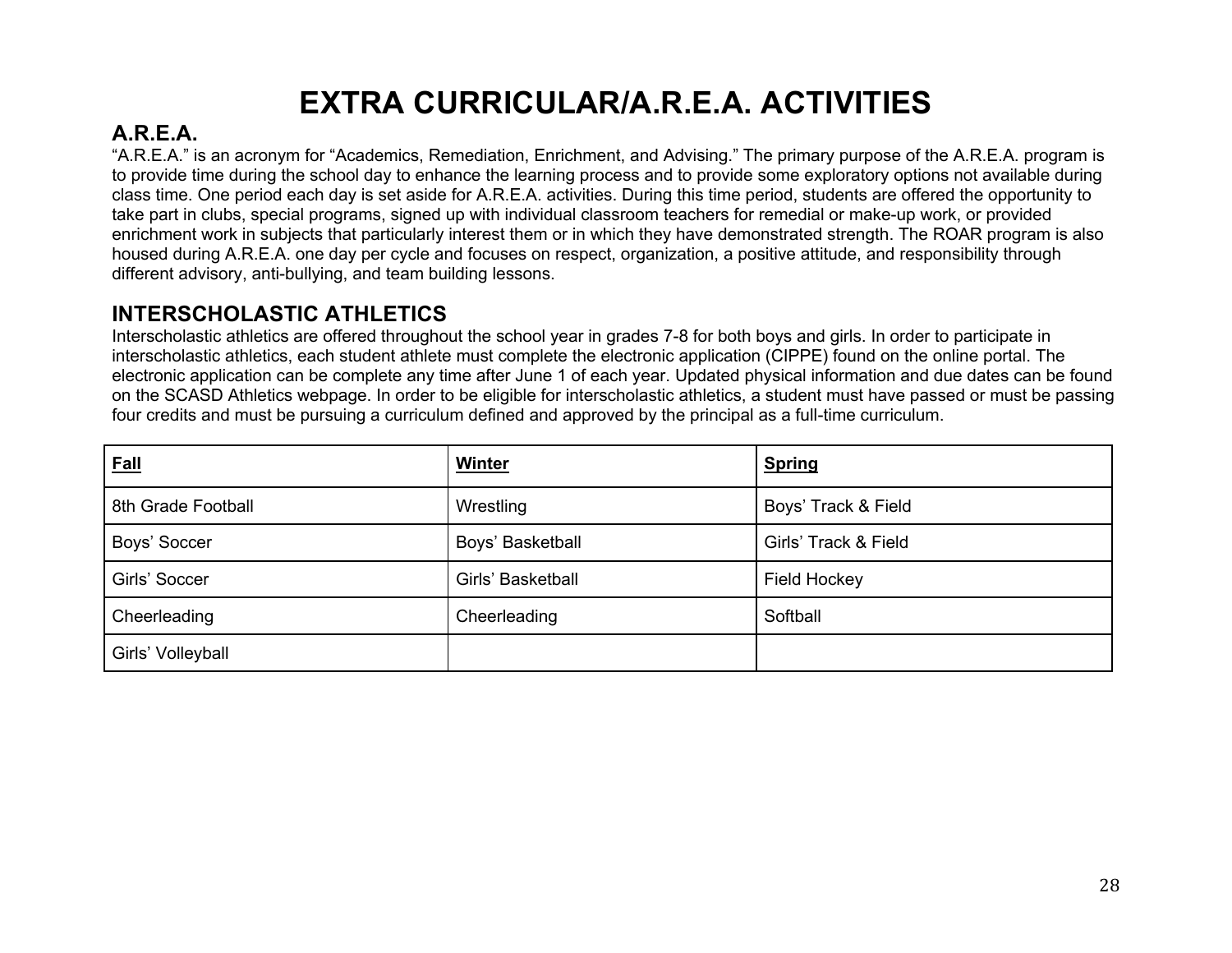### **Intramural Program**

The State College Area School District provides a comprehensive intramural program to meet the needs and interests of all students. These programs supplement our basic physical education classes. The programs foster the spirit of completion in athletic activities and provide leisure-time outlets in recreational sports. Our programs offer a variety of team, individual, and lifetime sports opportunities. The intramural programs of our district are an integral part of our educational philosophy.

|  | Possible Co-Ed Programs: after school programs |  |  |
|--|------------------------------------------------|--|--|
|  |                                                |  |  |

| Archery              | Field Hockey |
|----------------------|--------------|
| Penn Skates          | Tennis       |
| Bowling              | Skiing       |
| <b>Flag Football</b> | Kayaking     |

#### **Possible** *COMBINED PROGRAMS: 6pm-8pm (Girls only Grades 6-8)*

| Softball          | Lacrosse   |
|-------------------|------------|
| <b>Basketball</b> | Volleyball |

Intramural programs are open to all students. The sign-up process is a three-step process:

- 1. Listen to the daily bulletin for starting dates.
- 2. Pick up permission slips in the Main Office. Permission slips must be completed by the student's legal guardian for each IM activity.

3. Return permission slips to the Main Office.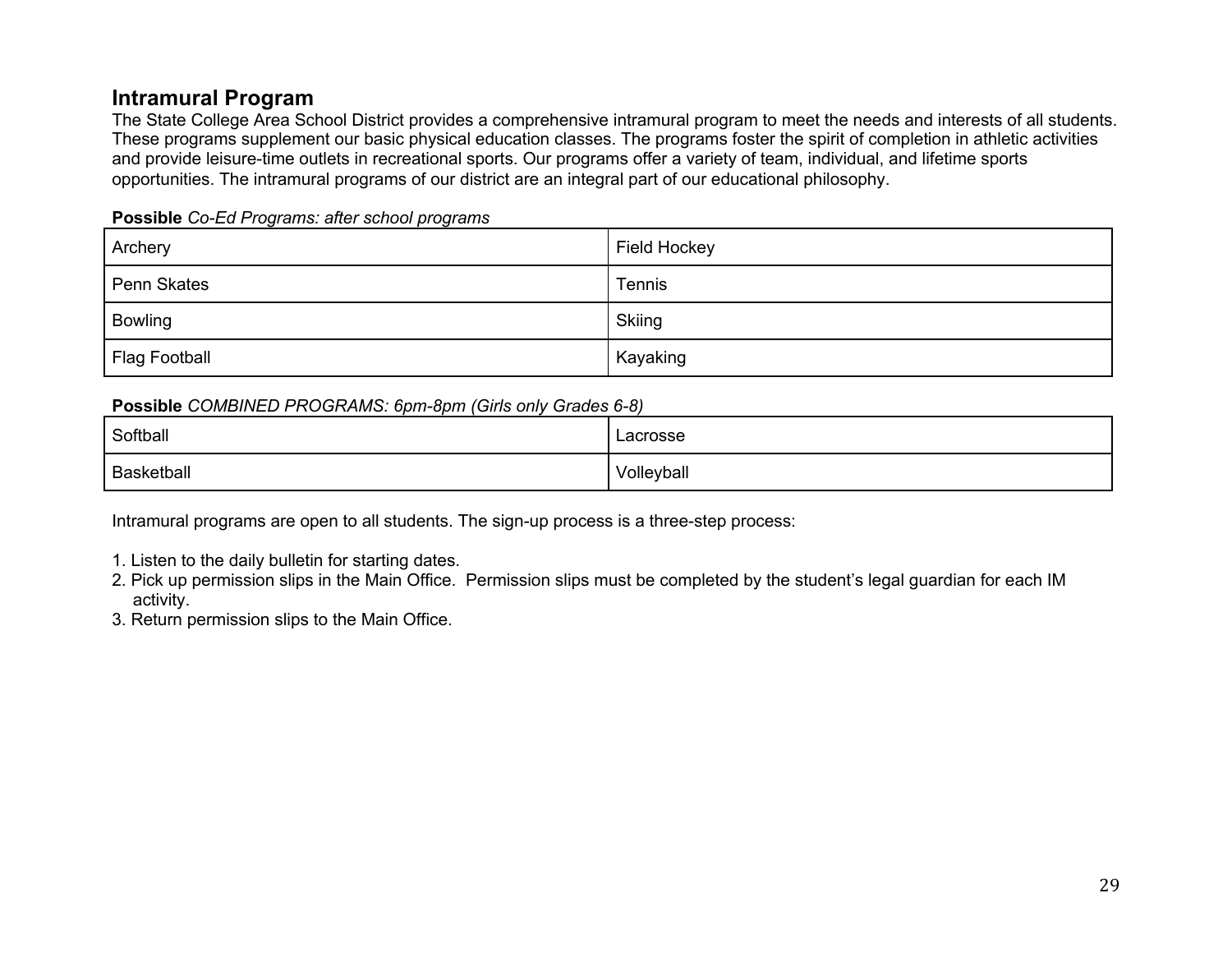## **Student Activities**

As students decide which courses they wish to take each year, they should also consider participation in extracurricular activities. For many students, these activities provide opportunities and experiences which not only make middle school more enjoyable, but which also influence and sometimes determine future choices in both education and career paths. This listing gives an idea of the range of activities available. These activities may vary from year to year and from middle school to middle school.

#### **Possible Extra-Curricular/AREA Activities:**

| Art Help                   | <b>French Club</b>       | <b>Quiet Study</b>                    |
|----------------------------|--------------------------|---------------------------------------|
| <b>Badminton</b>           | German Club              | <b>School Pride</b>                   |
| <b>Board Games</b>         | Homework Help            | Science Olympiad                      |
| <b>Builders Club</b>       | <b>Fishing Club</b>      | <b>Science Project Club</b>           |
| <b>Chess Club</b>          | <b>Indoor Soccer</b>     | <b>Science Tutoring</b>               |
| <b>Classical Music</b>     | Jazz Band                | <b>Social Studies Tutoring</b>        |
| <b>Communications Club</b> | <b>Knowledge Masters</b> | Softball                              |
| Crafts                     | <b>Math Counts</b>       | Spanish Club                          |
| <b>Creative Writing</b>    | Math Tutoring            | <b>Student Council</b>                |
| Drama Club                 | <b>Mural Painting</b>    | <b>Technology Student Association</b> |
| Drawing                    | Newspaper Club           | <b>World Language Tutoring</b>        |
| Earth Club                 | Peer Mediation           | Yearbook                              |
| <b>English Tutoring</b>    | <b>Pleasure Reading</b>  | Yoga                                  |
| <b>Fitness Games</b>       |                          |                                       |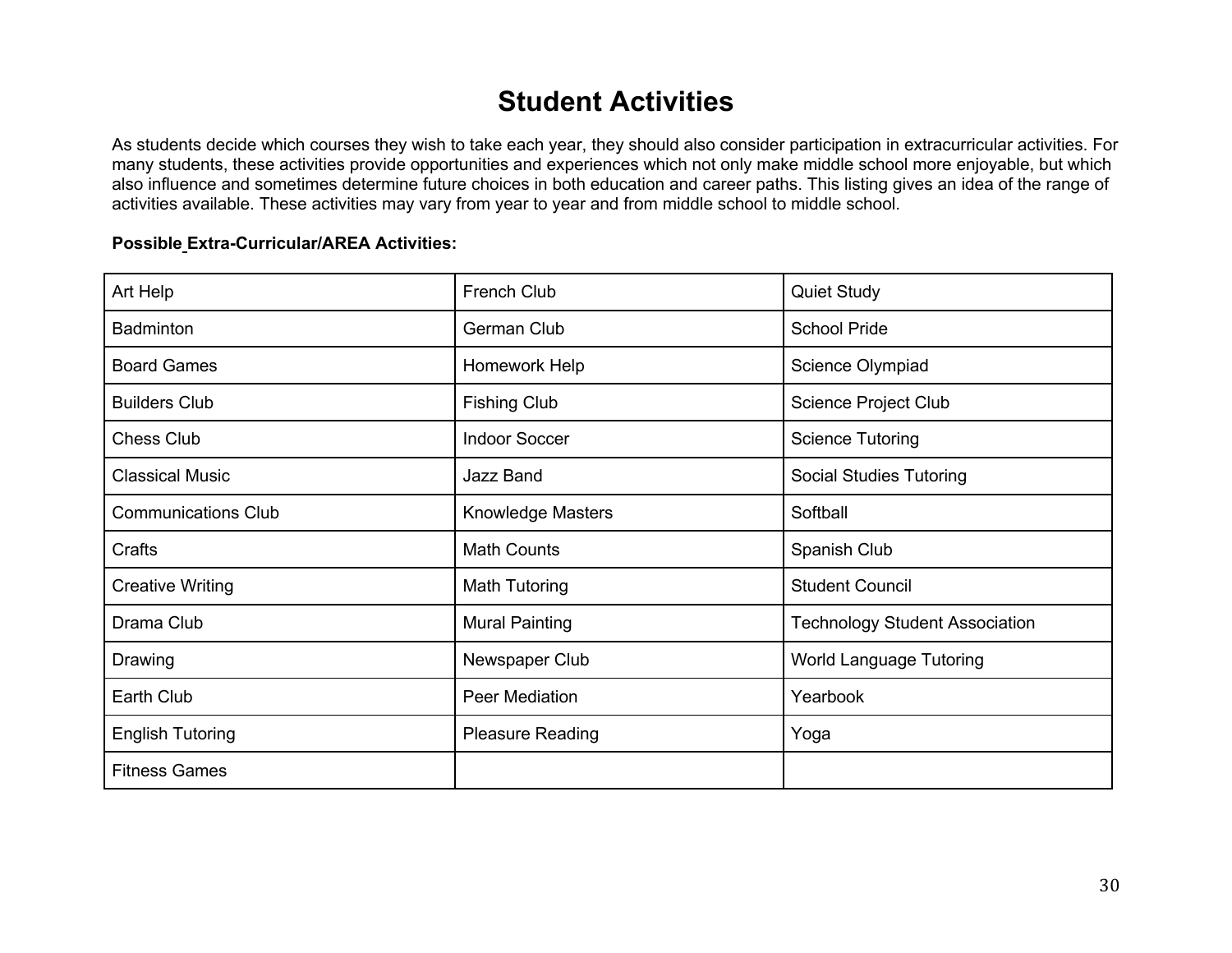## APPENDIX A **SPECIAL EDUCATION SERVICES AND ANNUAL PUBLIC NOTICE**

The State College Area School District provides a variety of opportunities for the screening and evaluation of students thought to have disabilities. In kindergarten all students receive screenings on readiness as well as standardized indicators of early literacy. All Elementary schools in the district have an identified and trained Instructional Support Team (IST). The Instructional Support Team works with school staff to provide screening in various areas (cognitive, emotional, social, motor, vision and hearing). Parents may request IST consideration through the building principal. The IST process can recommend interventions, further screening and/or a referral for multidisciplinary evaluation (MDE) for special education services for a student with a disability.

A multidisciplinary evaluation (MDE) can be requested at any level by school teams and/or parents. Parental requests should be made in writing to the building principal. Requests for screening and/or evaluation of students in preschool settings should be directed to the preschool provider who, in turn, will contact the Preschool Program Supervisor of the Central Intermediate Unit #10. Requests for screening and/or evaluation of students in nonpublic schools should be directed to the Nonpublic School Director/ Principal who, in turn, will contact the district Special Education Office.

Special education services are provided to exceptional students under Chapter 14 of the Pennsylvania Special Education Regulations. Special education is defined as specially designed instruction to meet the needs of an exceptional student including specially designed instruction that is the following: 1) conducted in the classroom, in the home, in community settings, in hospitals, in institutions and in other settings; (2) Provided in an instructional or skill area, including physical education, speech and vocational education. A specially designed program of instruction is available for a student who meets one of the categorical exceptionalities: autism/pervasive developmental disorder, blindness or visual impairment, deafness or hearing impairment, developmental delay under early intervention guidelines, intellectual disability, multiple disabilities, traumatic brain injury, other health impairment, orthopedic impairment, serious emotional disturbance, specific learning disability or speech or language impairment and who needs a specially designed program of instruction.

Parents or teachers may refer students for a multidisciplinary evaluation if a student is thought to need special education services. The district conducts screening to identify students who may need special education through health screenings, group intelligence tests and achievement tests. Regularly scheduled Child and Pupil Study Teams as well as Student Assistance Teams, and Instructional Support Teams review student records and teacher reports for relevant information. These activities are ongoing during the school year.

Related services such as occupational therapy, physical therapy orientation and mobility training and specialized transportation are available as deemed appropriate by the Multidisciplinary Evaluation Team and Individual Education Plan Team. Transition Services, Extended School Year Services, and Assistive Technology Services are provided according to the Pennsylvania Special Education Regulations.